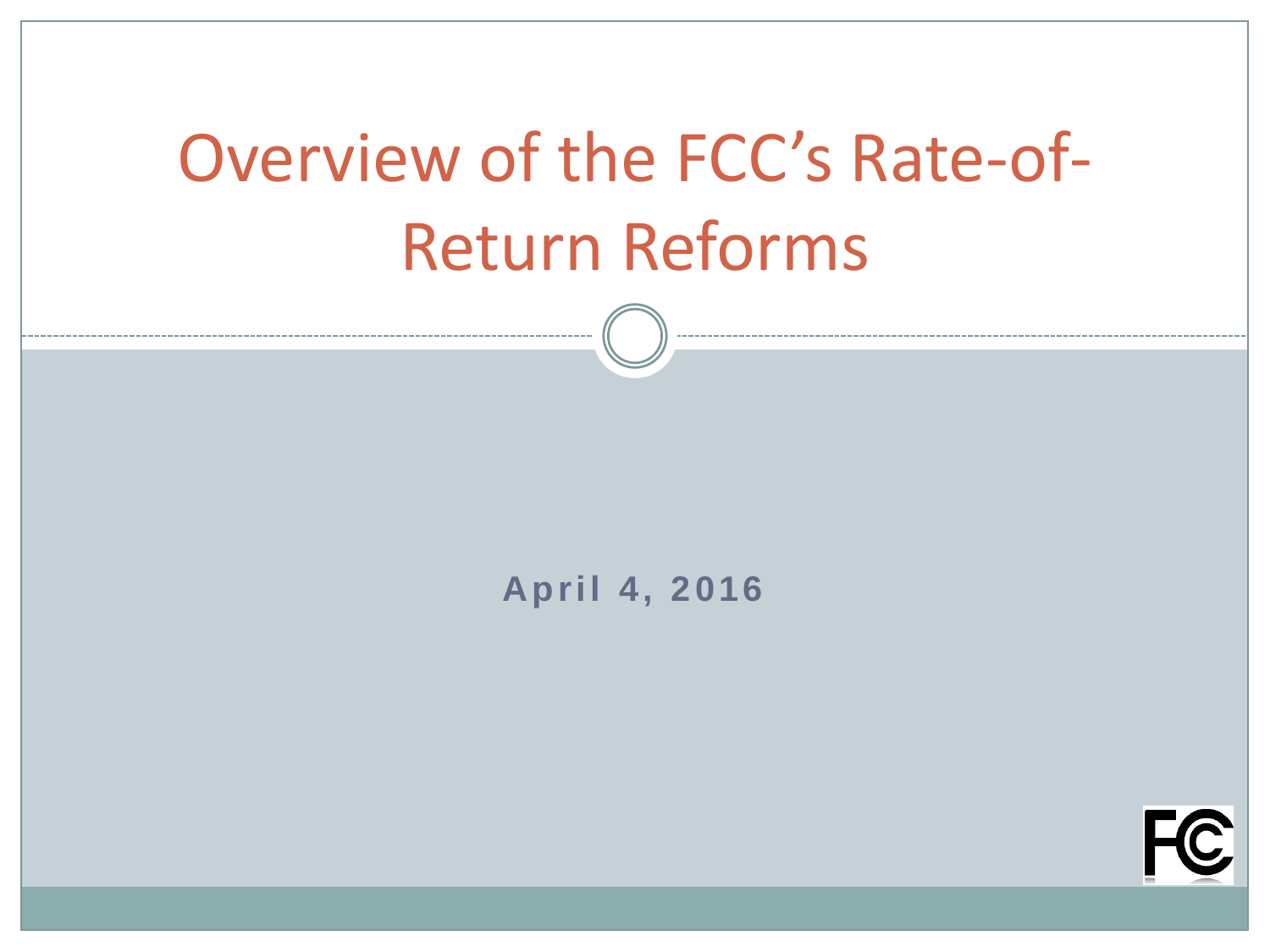### Housekeeping

- Audio is available through your computer speakers
	- The audience will remain on mute during the presentation
- Submit questions at any time using the "questions" box
	- A written FAQ will be available following the event
- Copy of the slide deck available in the "handouts" section of the webinar control panel
- Recording of this presentation will be available following the event

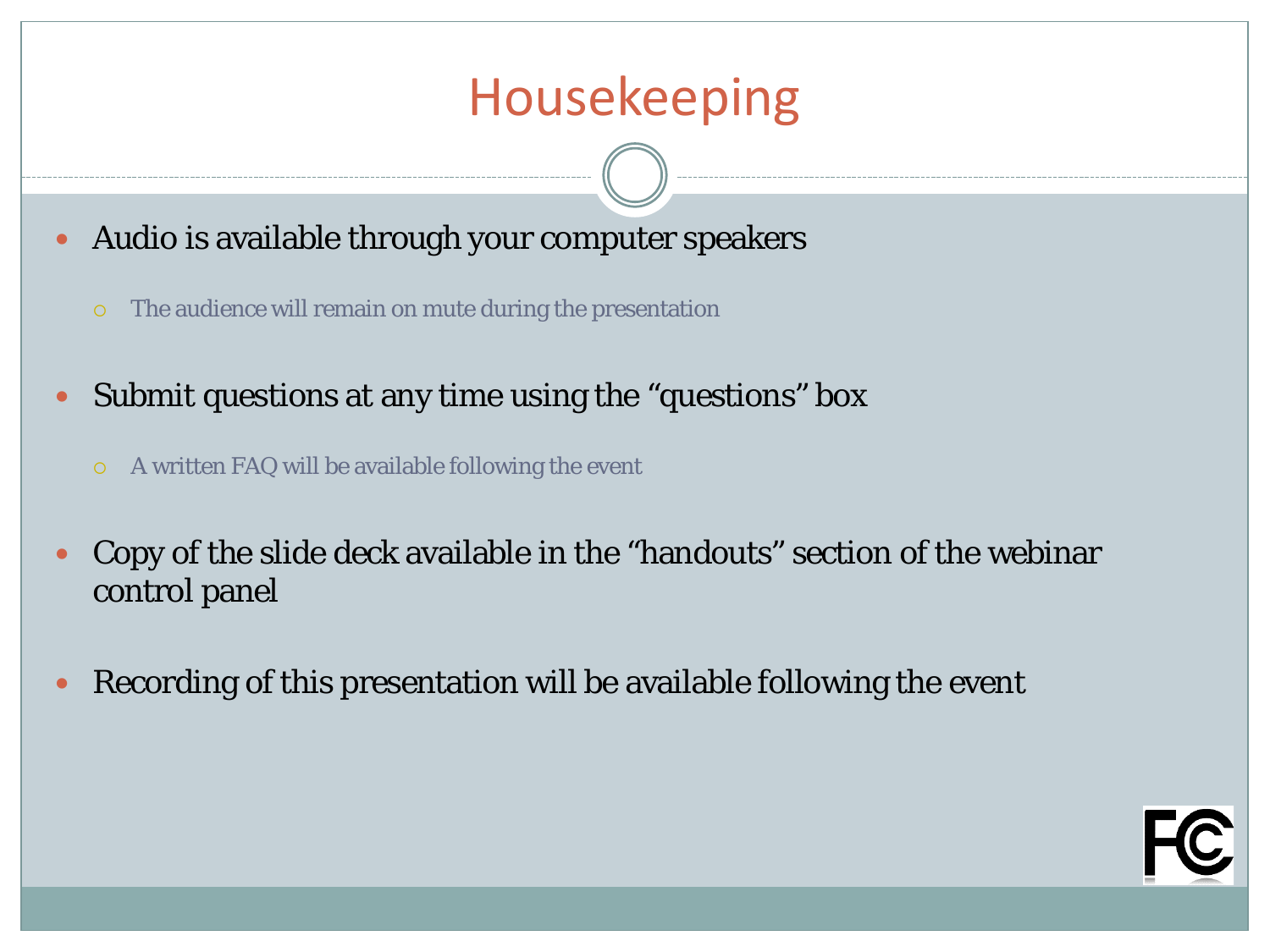## Agenda

#### • Introductions

- **Carol Mattey,** Deputy Chief, Wireline Competition Bureau
- **Alex Minard,** Deputy Chief, Telecommunications Access Policy Division, Wireline Competition Bureau
- **Suzanne Yelen,** Acting Assistant Chief, Telecommunications Access Policy Division, Wireline Competition Bureau
- **Victoria Goldberg,** Deputy Chief, Pricing Policy Division, Wireline Competition Bureau

#### • Our Focus Today

- Overview of Major Changes Adopted by the FCC
- Timing
- Questions

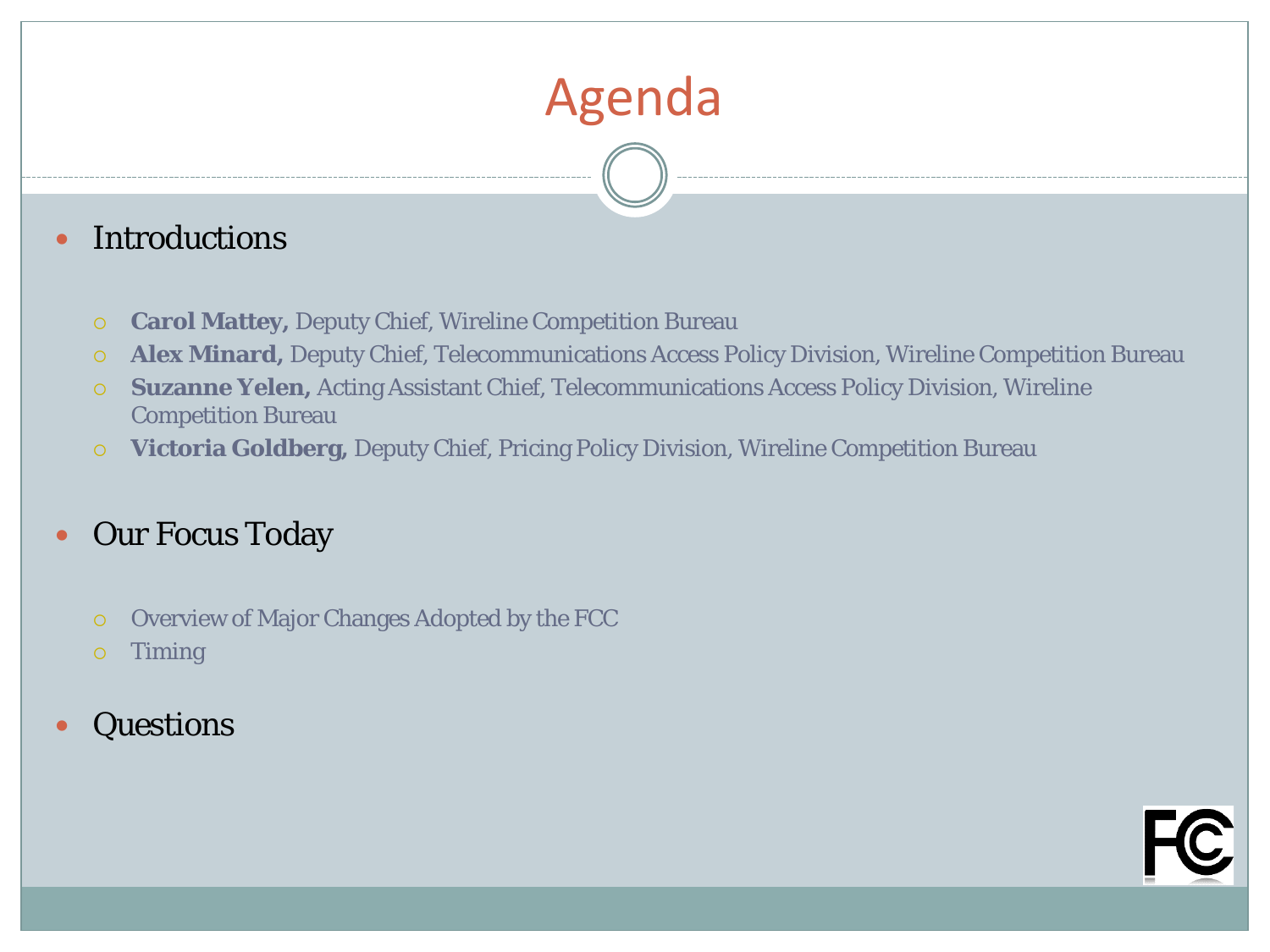### Overview of Two Regimes

#### **Voluntary Election of Model Support**

- Support calculated by cost model
- Defined term of support
- Specific deployment obligations with annual interim deployment milestones

- Support calculated using existing mechanisms, as modified
- Standalone broadband support
- Operating expense limitations
- Capital investment allowances
- Five-year deployment obligations

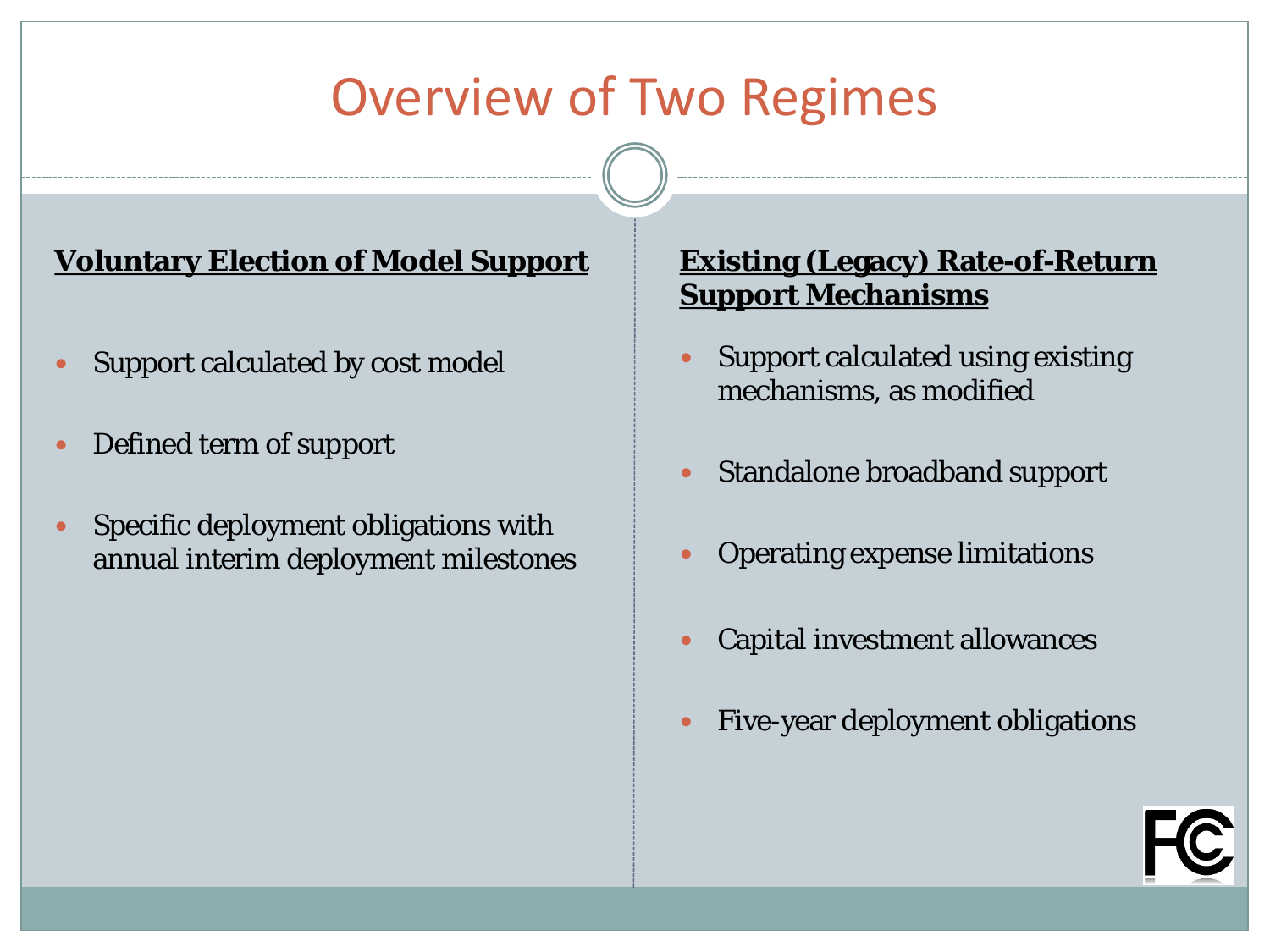- **Term of Support**
- **Service Obligations**
- **Fully Funded v. Capped Locations**
- **Deployment**
- **Competitive Coverage**
- **Election Process**
- **Budget**
- **Limits on Eligibility**
- **Transitions**
- **Other Requirements**
- Ten years (2017-2026)
- Set amount of monthly support (does not change over the term)

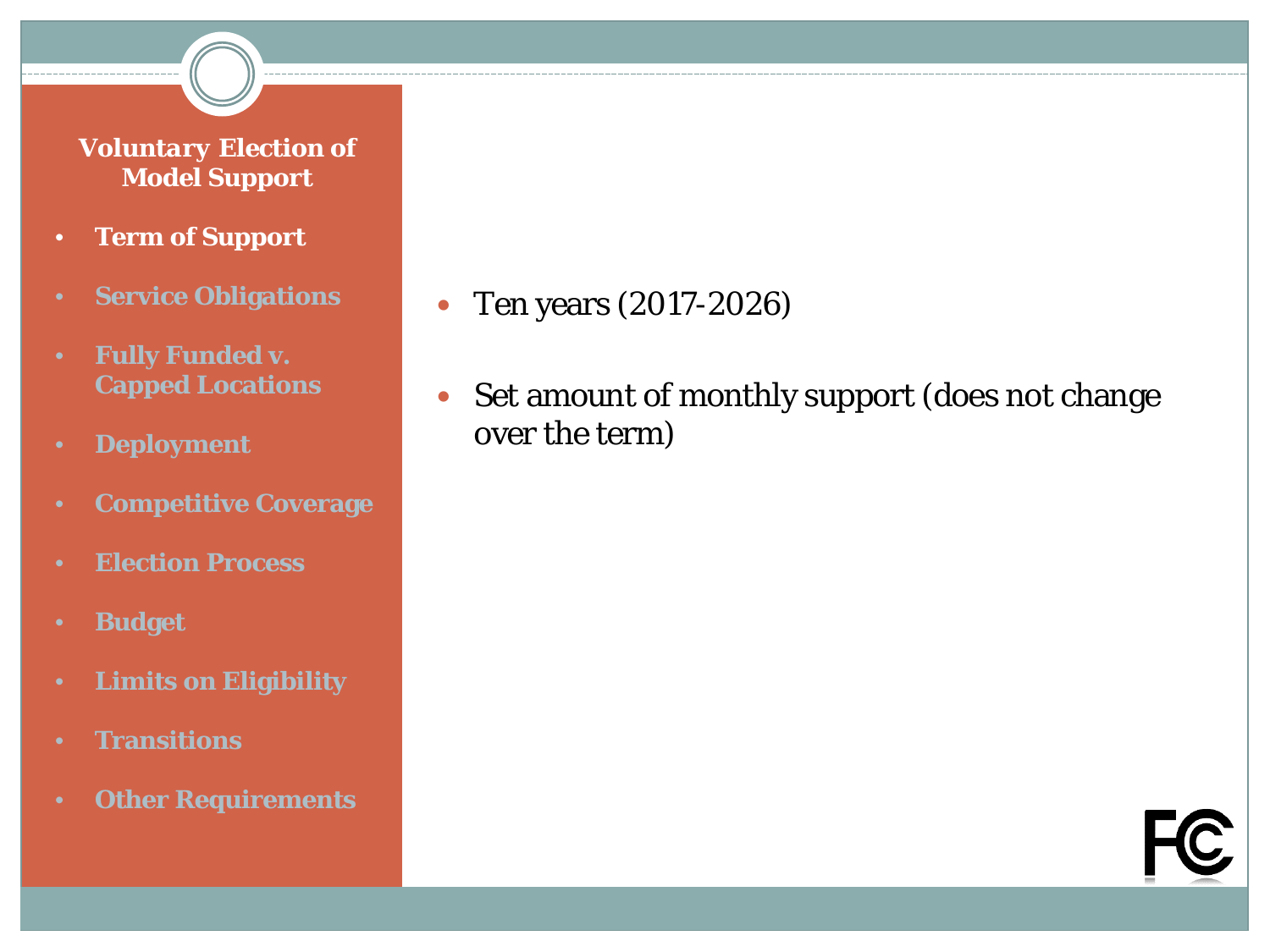- **Term of Support**
- **Service Obligations**
- **Fully Funded v. Capped Locations**
- **Deployment**
- **Competitive Coverage**
- **Election Process**
- **Budget**
- **Limits on Eligibility**
- **Transitions**
- **Other Requirements**
- 10/1 Mbps to all locations "fully funded" by the model
- 25/3 Mbps to a certain percentage of those locations, by the end of the support term
- Initial minimum usage allowance of 150 GB per month, which over time will increase based on the average usage of a majority of consumers (using Measuring Broadband America data or a similar data source) at a rate that meets the annual reasonable comparability benchmark
- 95 percent or more of all peak period measurements of network round-trip latency are at or below 100 milliseconds.

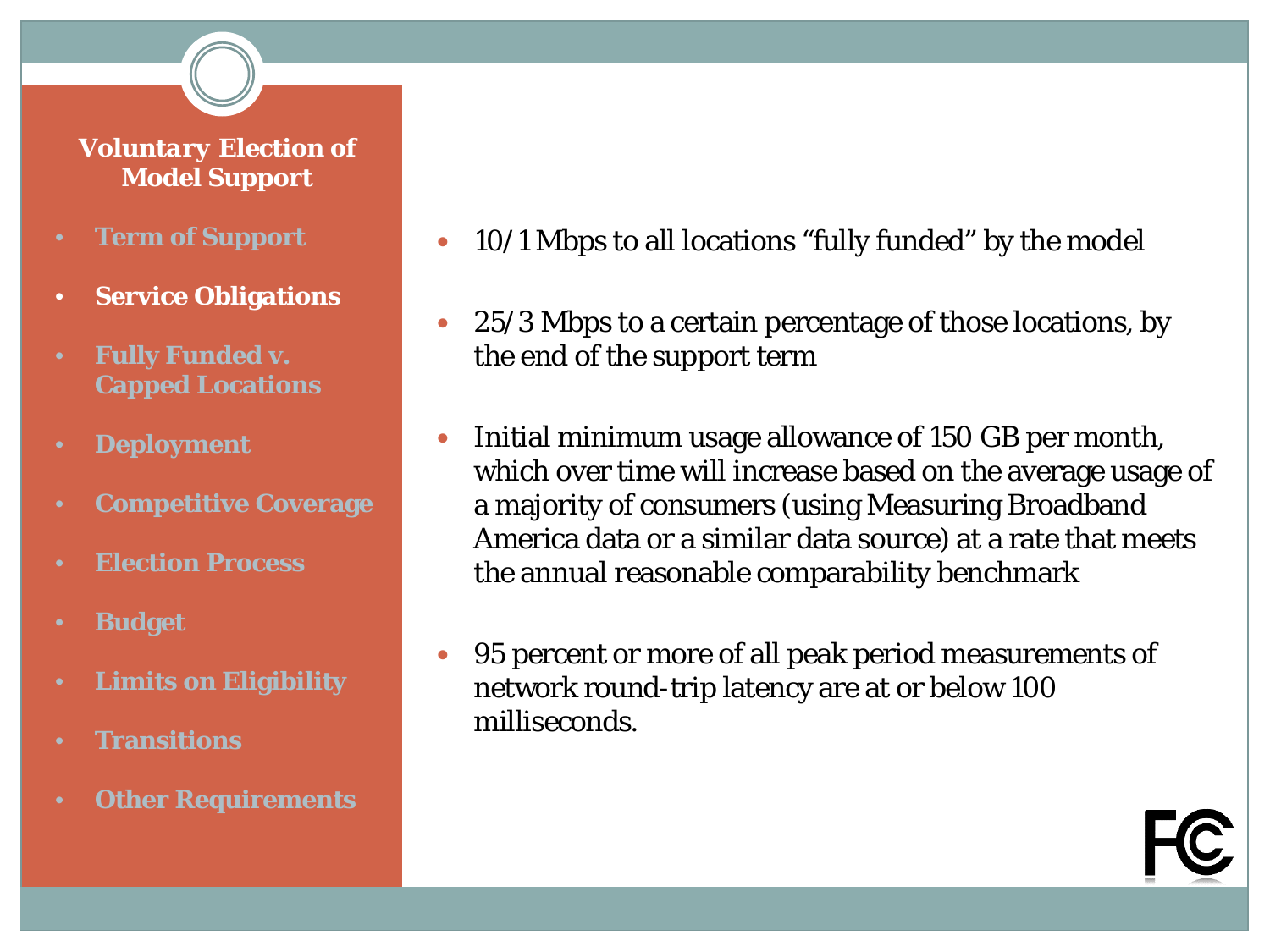- **Term of Support**
- **Service Obligations**
- **Fully Funded v. Capped Locations**
- **Deployment**
- **Competitive Coverage**
- **Election Process**
- **Budget**
- **Limits on Eligibility**
- **Transitions**
- **Other Requirements**
- With one exception discussed below, the model calculates support for all census blocks where the average cost exceeds \$52.50
	- Census blocks with an average cost below \$52.50 are not "high-cost" and not funded
- No location will receive more than \$200 in monthly support
- All locations in eligible census blocks where the average cost exceeds \$52.50 but does not exceed \$252.50 will be "fully funded"
- All locations in census blocks where the average cost exceeds \$252.50 will receive a maximum of \$200 in monthly support ("capped locations")

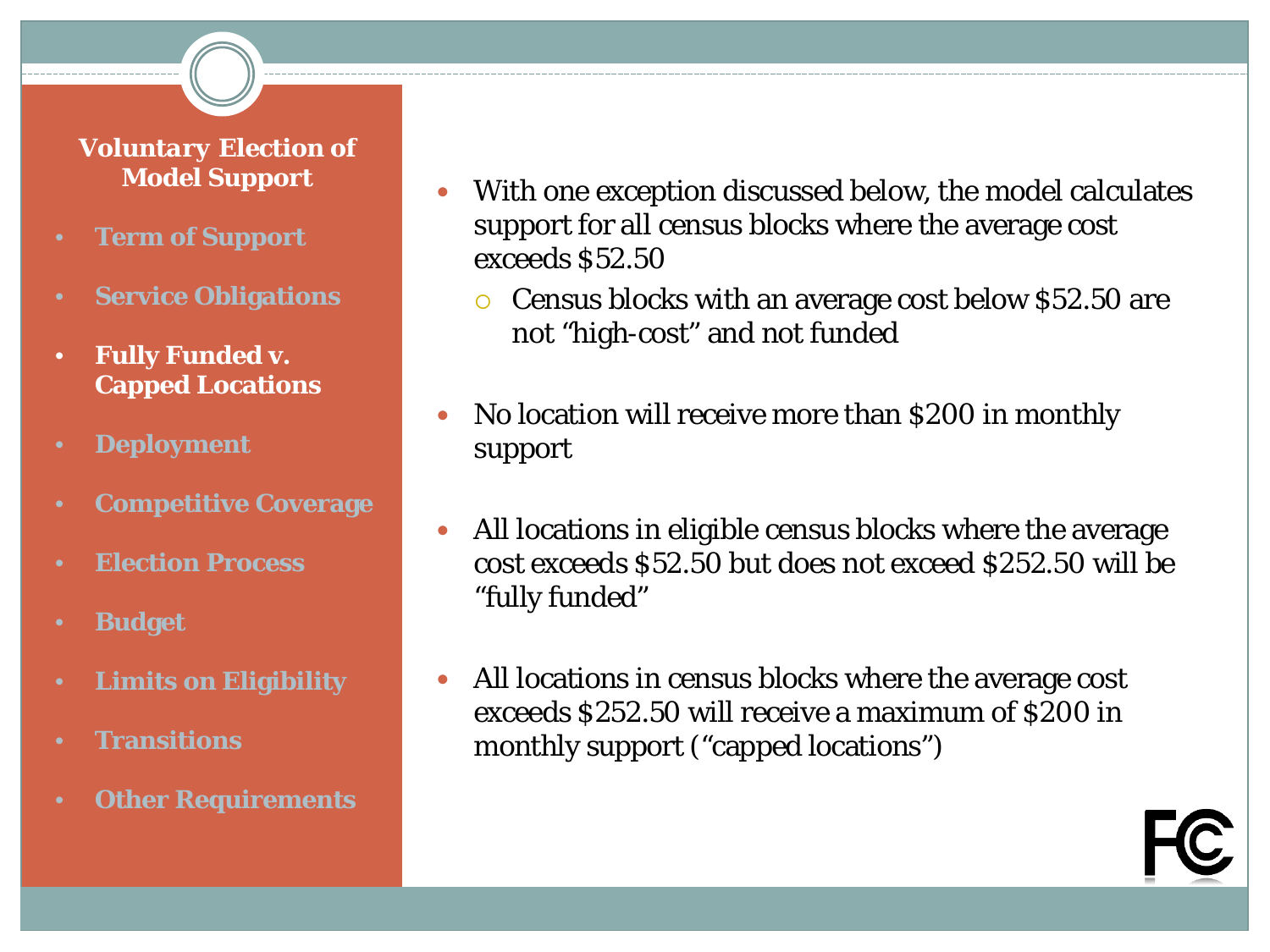- **Term of Support**
- **Service Obligations**
- **Fully Funded v. Capped Locations**
- **Deployment**
- **Competitive Coverage**
- **Election Process**
- **Budget**
- **Limits on Eligibility**
- **Transitions**
- **Other Requirements**
- Requirement to offer 25/3 Mbps service depends on the density of the carrier's service areas across the state
	- o The calculation used to determine service area's density will be:

# of housing units (as determined by U.S. Census Bureau)

square miles of the carrier's study area(s) in the state

| <b>Density</b>                                               | <b>Funded Locations</b><br>$(25/3)$ by end of 10<br>year term) | <b>Capped Locations (4/1)</b><br>by end of 10 year term) |
|--------------------------------------------------------------|----------------------------------------------------------------|----------------------------------------------------------|
| 10 or more<br>locations per<br>sq. mile                      | At least 75<br>percent                                         | 50 percent                                               |
| More than 5<br>but less than<br>10 locations<br>per sq. mile | At least 50<br>percent                                         | 25 percent                                               |
| 5 or fewer<br>locations per<br>sq. mile                      | At least 25<br>percent                                         | 25 percent                                               |

 Remaining capped locations subject to the reasonable request standard

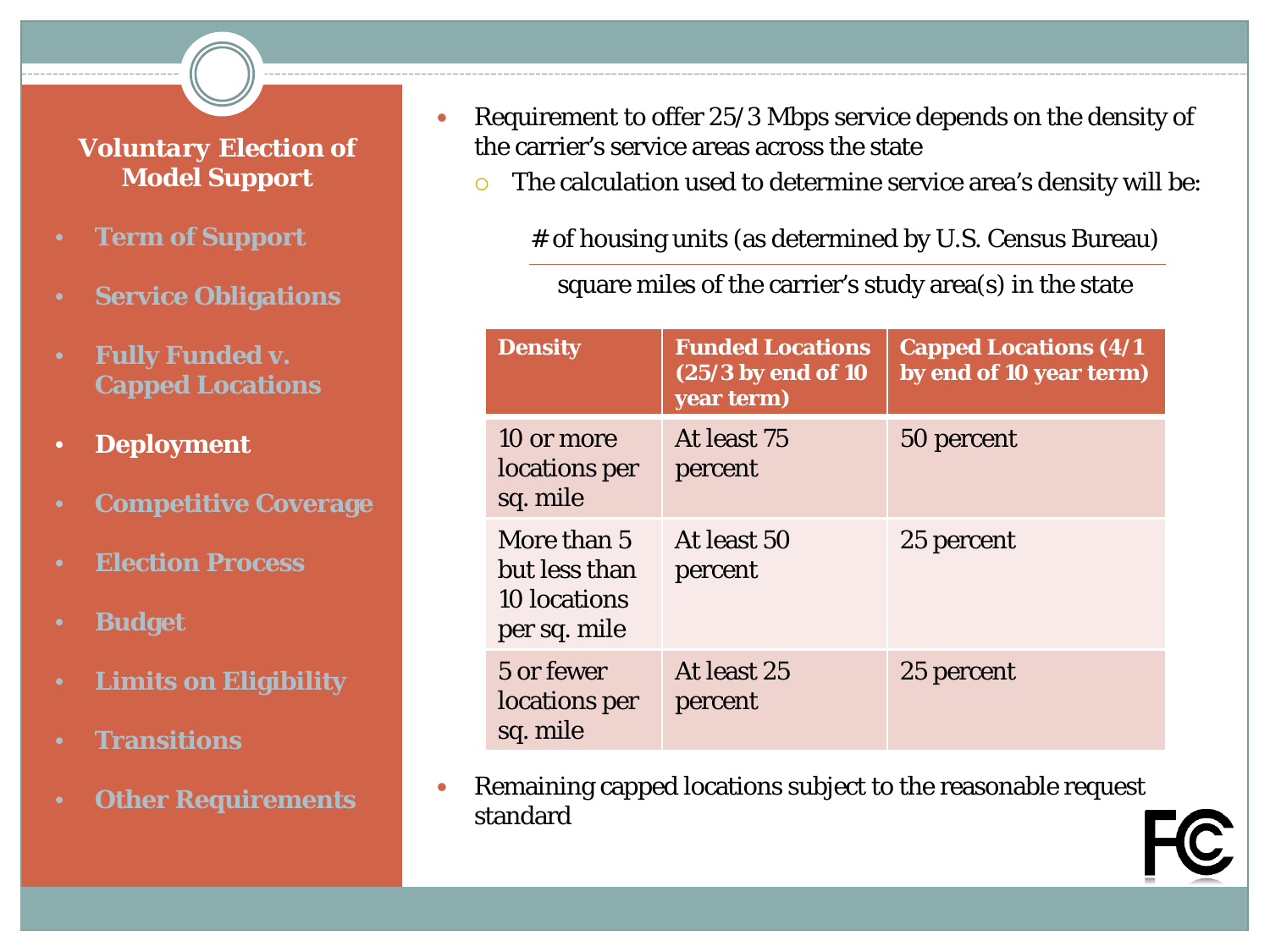- **Term of Support**
- **Service Obligations**
- **Fully Funded v. Capped Locations**
- **Deployment**
- **Competitive Coverage**
- **Election Process**
- **Budget**
- **Limits on Eligibility**
- **Transitions**
- **Other Requirements**

 Defined annual milestones for deployment over the 10-year period

| Year           | <b>Milestone</b> |  |
|----------------|------------------|--|
| Year 1 (2017)  | $**$             |  |
| Year 2 (2018)  | $**$             |  |
| Year 3 (2019)  | $**$             |  |
| Year 4 (2020)  | 40%              |  |
| Year 5 (2021)  | 50%              |  |
| Year 6 (2022)  | 60%              |  |
| Year 7 (2023)  | 70%              |  |
| Year 8 (2024)  | 80%              |  |
| Year 9 (2025)  | 90%              |  |
| Year 10 (2026) | 100%             |  |

 Must deploy to 95% of the required number of locations by the end of the 10-year period

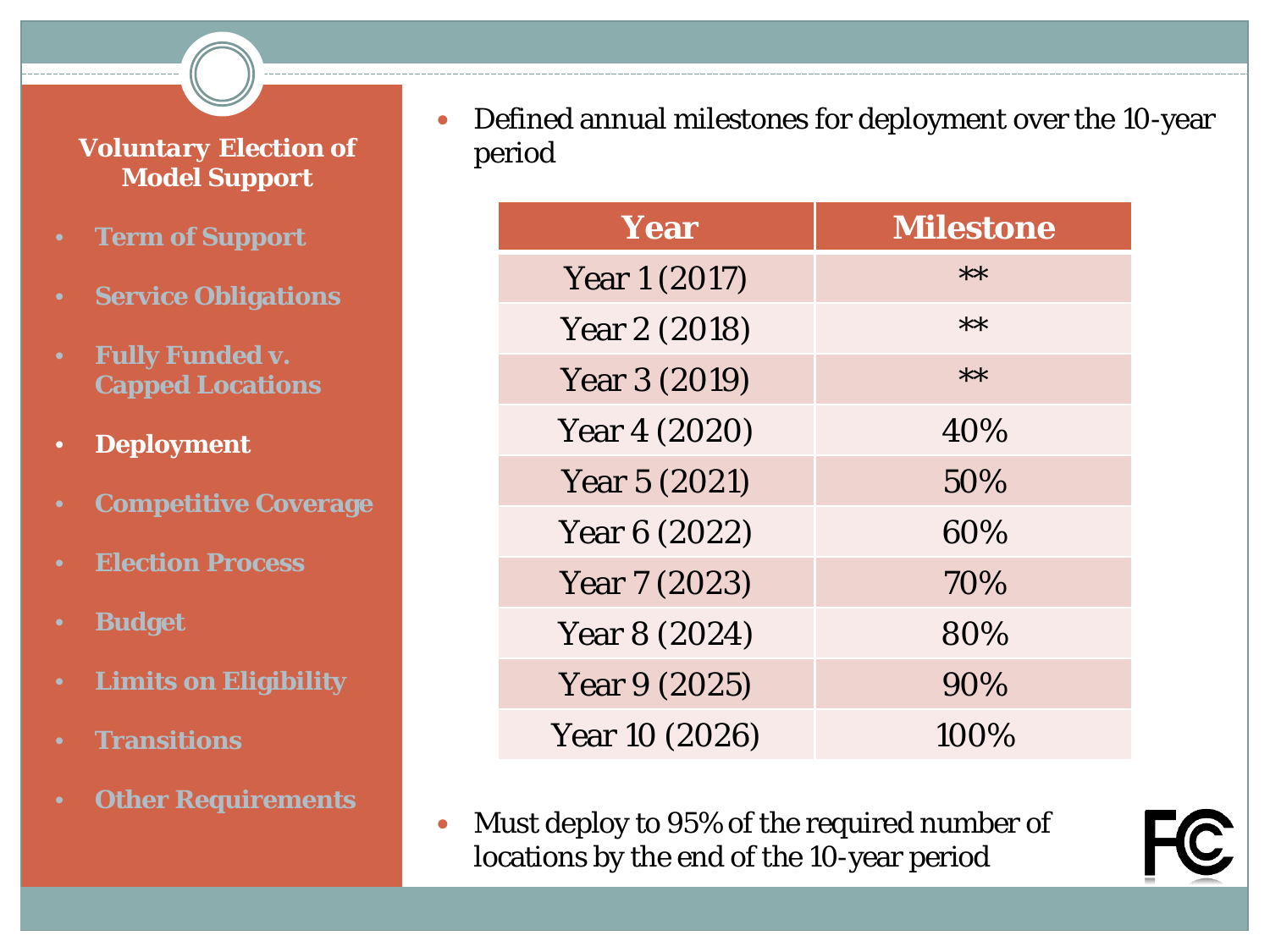- **Term of Support**
- **Service Obligations**
- **Fully Funded v. Capped Locations**
- **Deployment**
- **Competitive Coverage**
- **Election Process**
- **Budget**
- **Limits on Eligibility**
- **Transitions**
- **Other Requirements**
- Version 2.2 of the model incorporates June 2015 FCC Form 477 data and make other changes as directed by the Commission
	- That data set include corrections made prior to February 19, 2016
- 21 days for commenters to challenge the competitive coverage contained in the updated version of the model
- The deadline announced in the Public Notice will be the **final deadline** for competitors to submit any Form 477 corrections in order for those corrections to be incorporated into the final cost model

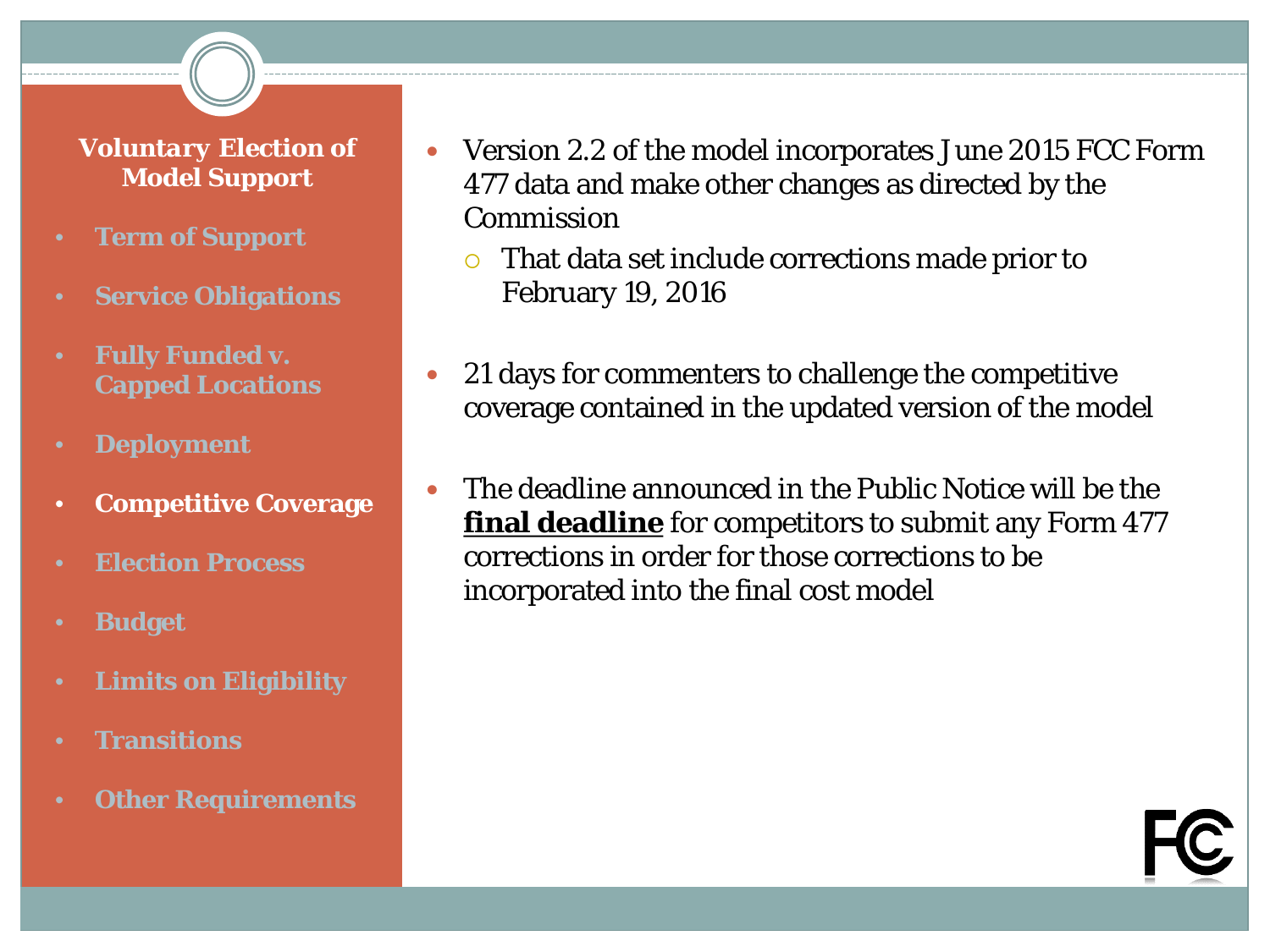- **Term of Support**
- **Service Obligations**
- **Fully Funded v. Capped Locations**
- **Deployment**
- **Competitive Coverage**
- **Election Process**
- **Budget**
- **Limits on Eligibility**
- **Transitions**
- **Other Requirements**
- The Bureau will release a Public Notice showing the offer of model-based support and deployment obligations for each carrier in a state, predicated upon a monthly funding cap per location of \$200
	- $\circ$  Carriers will have 90 days to indicate whether they are interested in electing model-based support
		- $\times$  That election is irrevocable if collectively electing carriers do not exhaust the budget established by the Commission for the voluntary path to the model
	- $\circ$  If demand does exceed the budget, further steps to determine revised offer
		- Carriers will then have an additional 30 days to decide whether to accept the revised offer
	- o Once acceptance of model-based support is finalized, the Bureau will issue a public notice authorizing USAC to disburse model-based support (and transition payments, if any) to electing carriers
- Release of final model/offer no earlier than June 2016

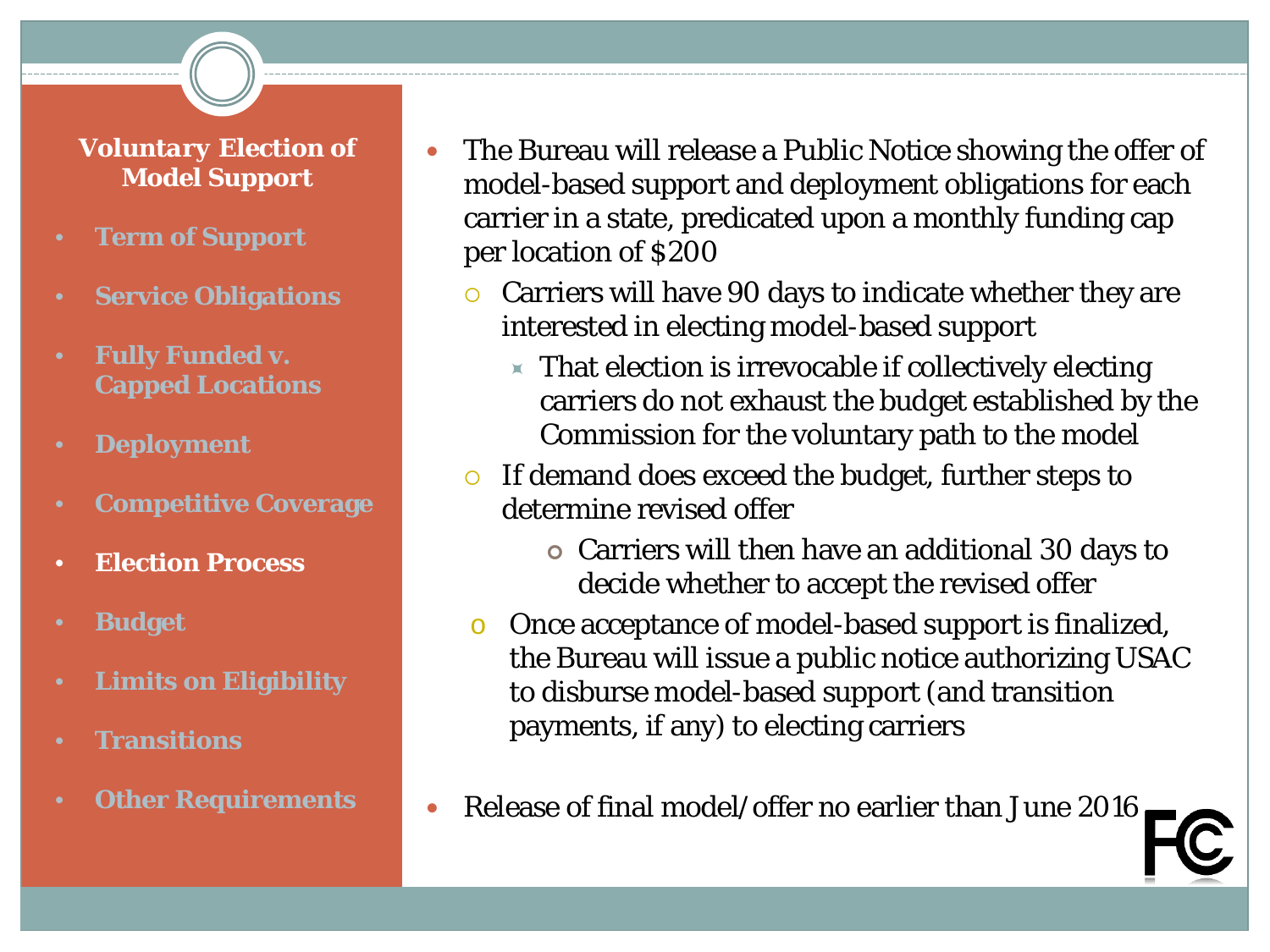- **Term of Support**
- **Service Obligations**
- **Fully Funded v. Capped Locations**
- **Deployment**
- **Competitive Coverage**
- **Election Process**
- **Budget**
- **Limits on Eligibility**
- **Transitions**
- **Other Requirements**
- Up to an additional \$150 million annually (over the electing carriers 2015 legacy support), or up to \$1.5 billion over the 10-year term
- If demand for the model exceeds the budget, the Commission may consider whether to allocate additional funding (up to an additional \$50 million) in order to maintain the \$200 per location funding cap
- Absent an additional allocation of funds, the Bureau will lower the per-location funding cap to a figure below \$200 per location if needed to ensure that total support for carriers electing the model remains within the budget for this path

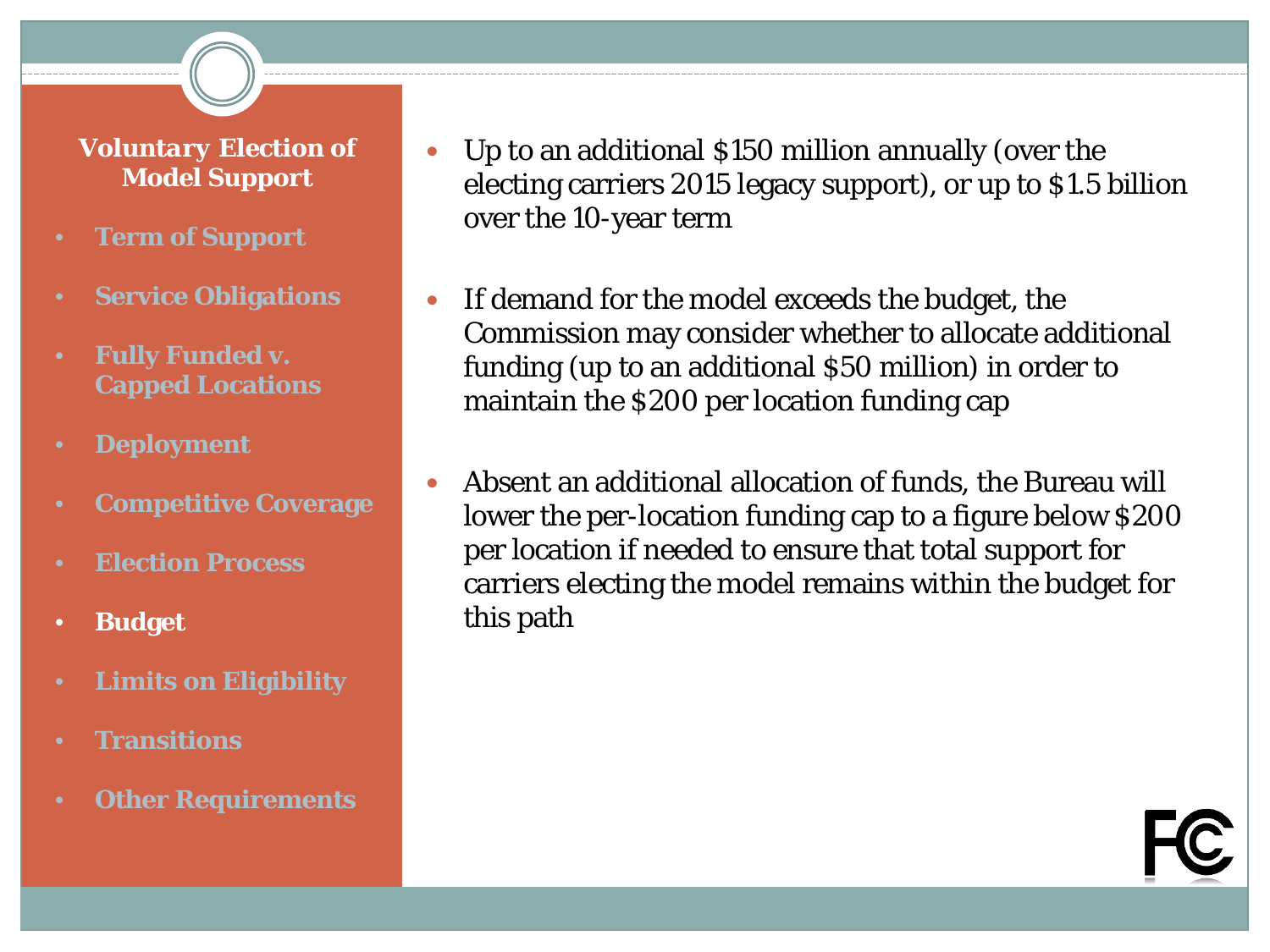- **Term of Support**
- **Service Obligations**
- **Fully Funded v. Capped Locations**
- **Deployment**
- **Competitive Coverage**
- **Election Process**
- **Budget**
- **Limits on Eligibility**
- **Transitions**
- **Other Requirements**
- Participating carriers must make a state-level election
- No offer will be made to any carrier that reports that it has deployed 10/1 broadband to 90 percent or more of its eligible locations in a state, based on June 2015 FCC Form 477 data that was submitted as of the release date of the Order
- In addition, support **will not** be provided for census blocks where:
	- Incumbent or any affiliated entity is providing 10/1 Mbps or better using either FTTP or cable technologies based on June 2015 FCC Form 477 data

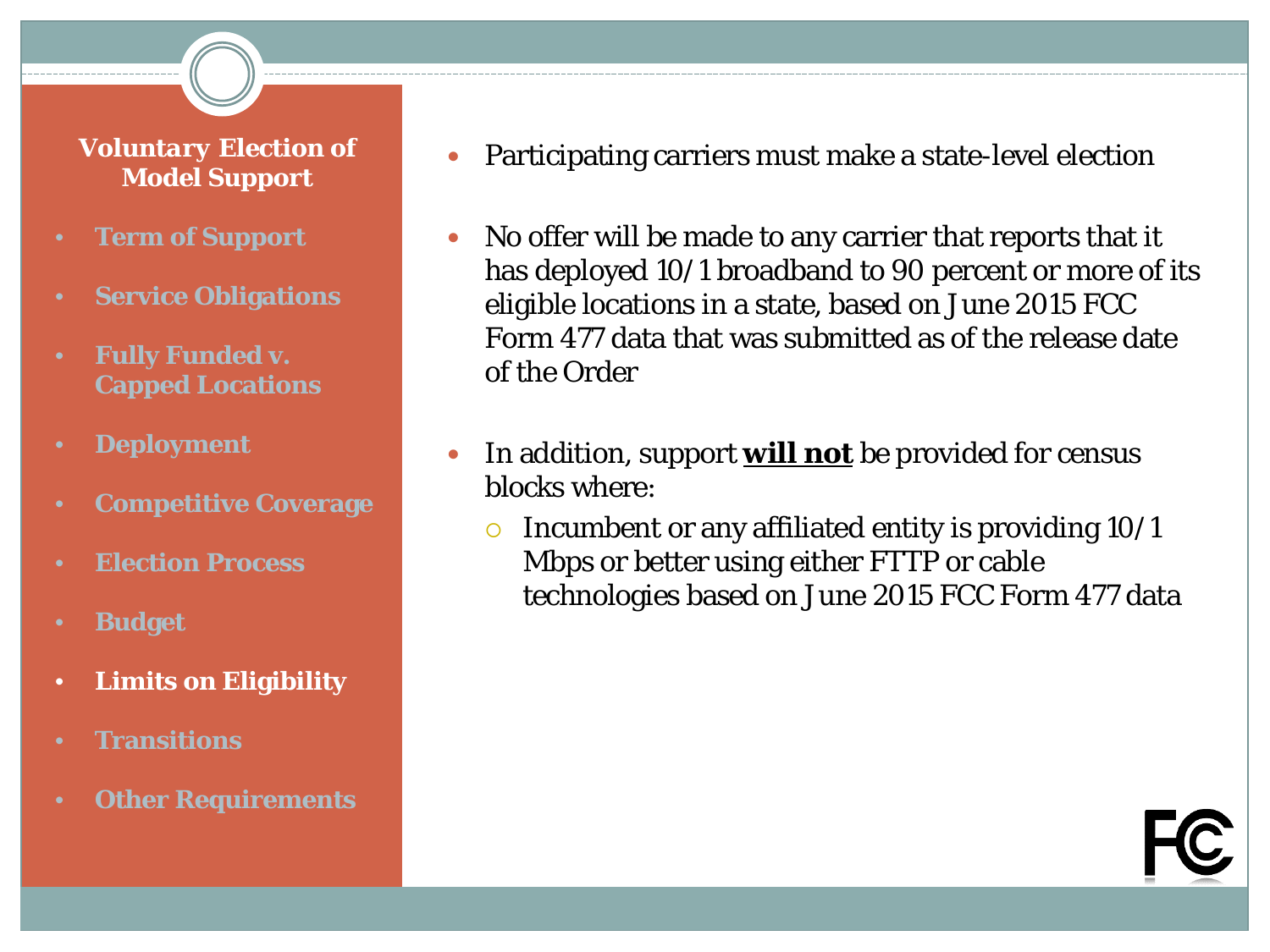- **Term of Support**
- **Service Obligations**
- **Fully Funded v. Capped Locations**
- **Deployment**
- **Competitive Coverage**
- **Election Process**
- **Budget**
- **Limits on Eligibility**
- **Transitions**
- **Other Requirements**

 Electing carriers for whom model-based support is less than legacy support will also receive tiered transition payments. With the final offer, the Bureau plans to release a Public Notice outlining the transition payments for those carriers that would be eligible

|        | <b>Difference between</b><br>model support and 2015<br>legacy support | <b>Transition</b><br>Length | <b>Transition</b><br><b>Amount</b> |
|--------|-----------------------------------------------------------------------|-----------------------------|------------------------------------|
| Tier 1 | 10% or less                                                           | Year 1                      | $50\%$ of<br>difference            |
| Tier 2 | 11\% to 25\%                                                          | Up to 4 years               | phased<br>down 20%<br>each year    |
| Tier 3 | More than 25%                                                         | Up to 9 years               | phased<br>down 10%<br>each year    |

 For tiers 2 and 3, annual reduction is at least 5 percent of the total amount of legacy support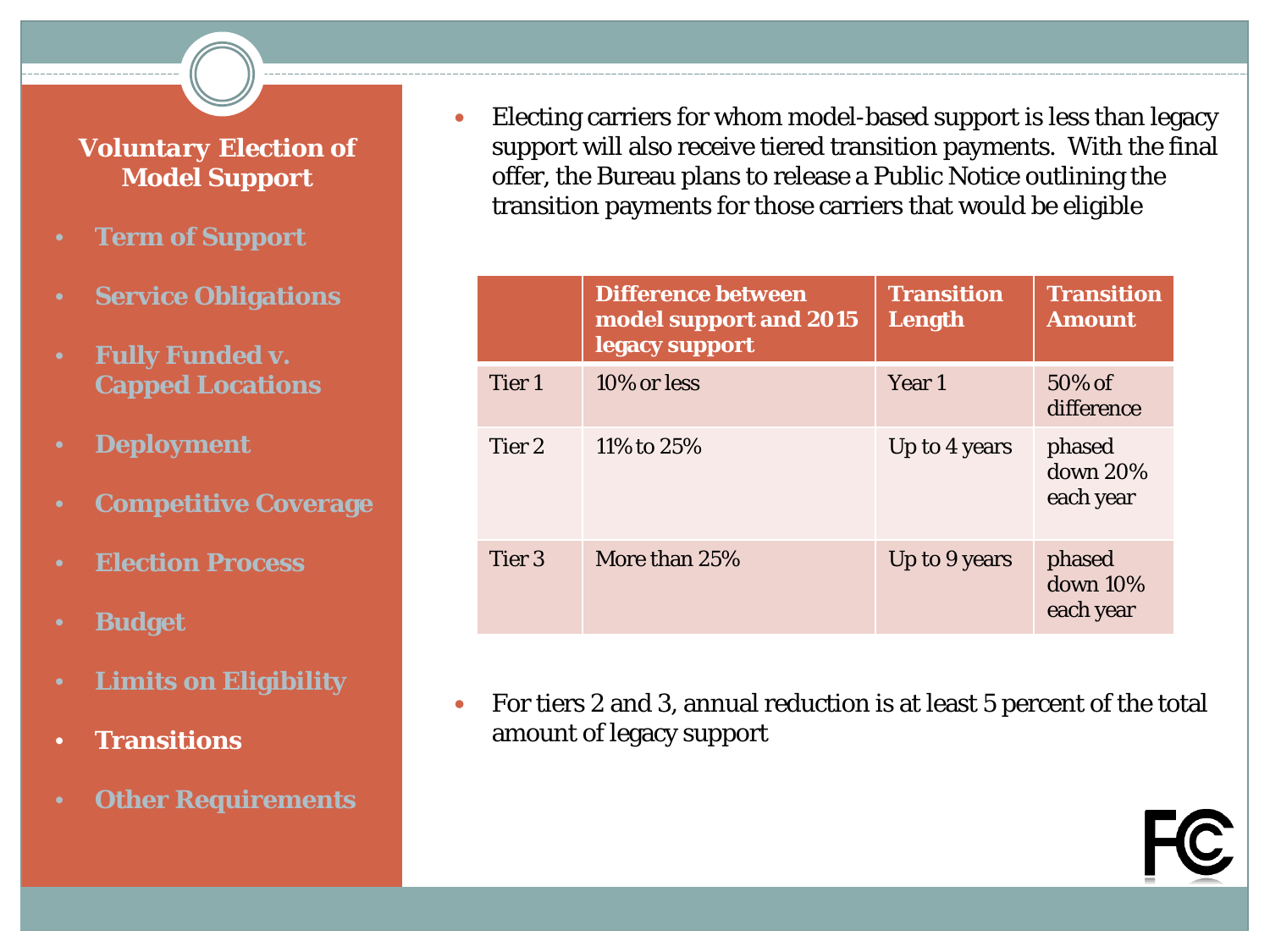- **Term of Support**
- **Service Obligations**
- **Fully Funded v. Capped Locations**
- **Deployment**
- **Competitive Coverage**
- **Election Process**
- **Budget**
- **Limits on Eligibility**
- **Transitions**
- **Other Requirements**
- Before receiving model-based support, electing carriers must withdraw from the NECA common line pool and refile their special access tariff
	- $\sim$  May choose but not required to develop a rate to recover loop costs not recovered under the model-based support
	- May assess a wholesale consumer broadband-only loop charge that does not exceed \$42 per line per month
- Electing carriers will continue to charge existing subscriber line charges (SLCs) to their voice or voice/data end user customers
- Electing carriers will continue to receive CAF-ICC support consistent with the rules for rate-of-return carriers
	- **They must impute an amount equal to the Access Recovery** Charge (ARC) charge they assess on voice/broadband lines to their supported consumer broadband-only lines
- Electing carriers **are not** required to convert to price cap regulation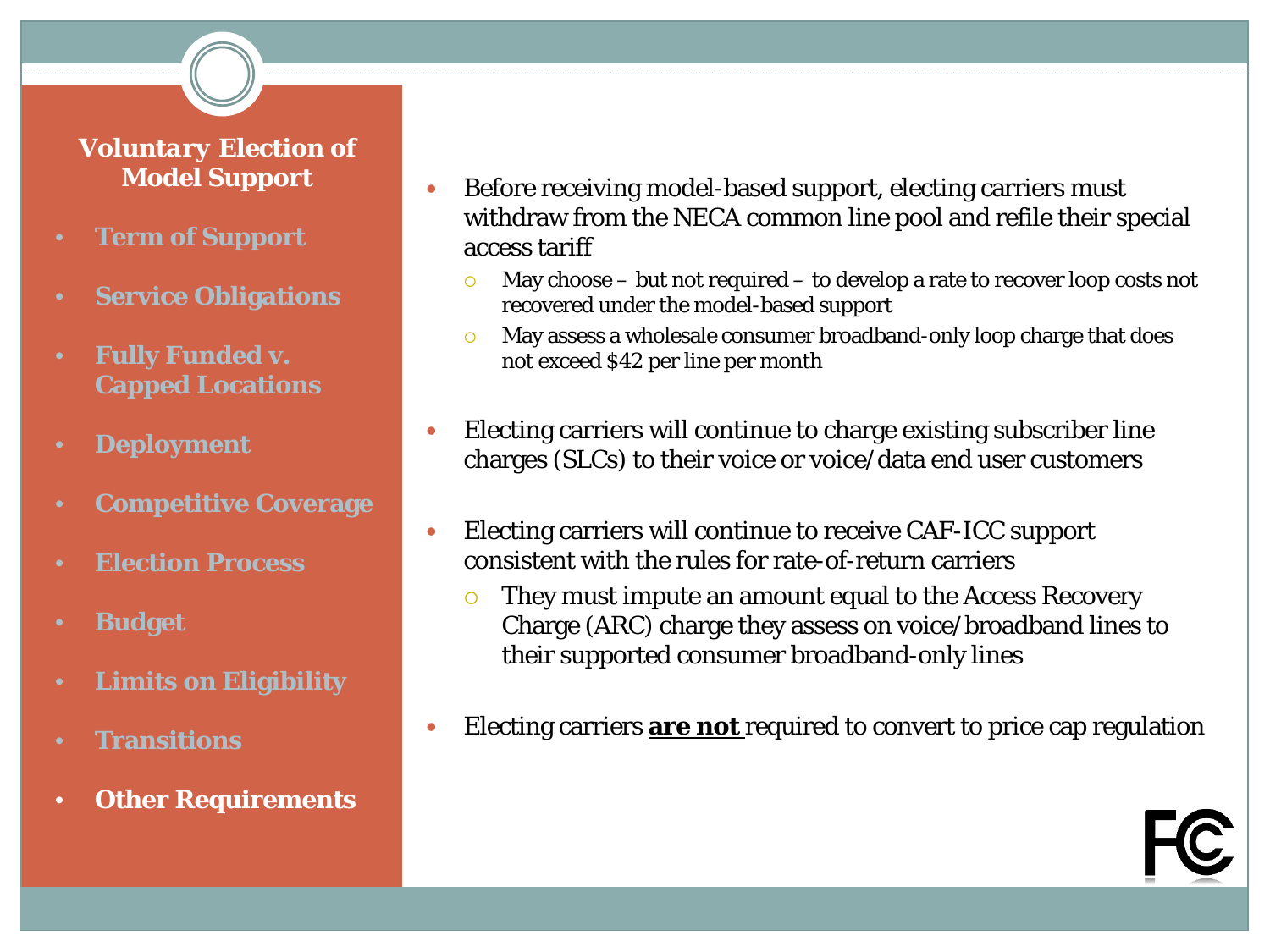- **Term of Support**
- **Service Obligations**
- **Fully Funded v. Capped Locations**
- **Deployment**
- **Competitive Coverage**
- **Election Process**
- **Budget**
- **Limits on Eligibility**
- **Transitions**
- **Other Requirements**

# Questions?

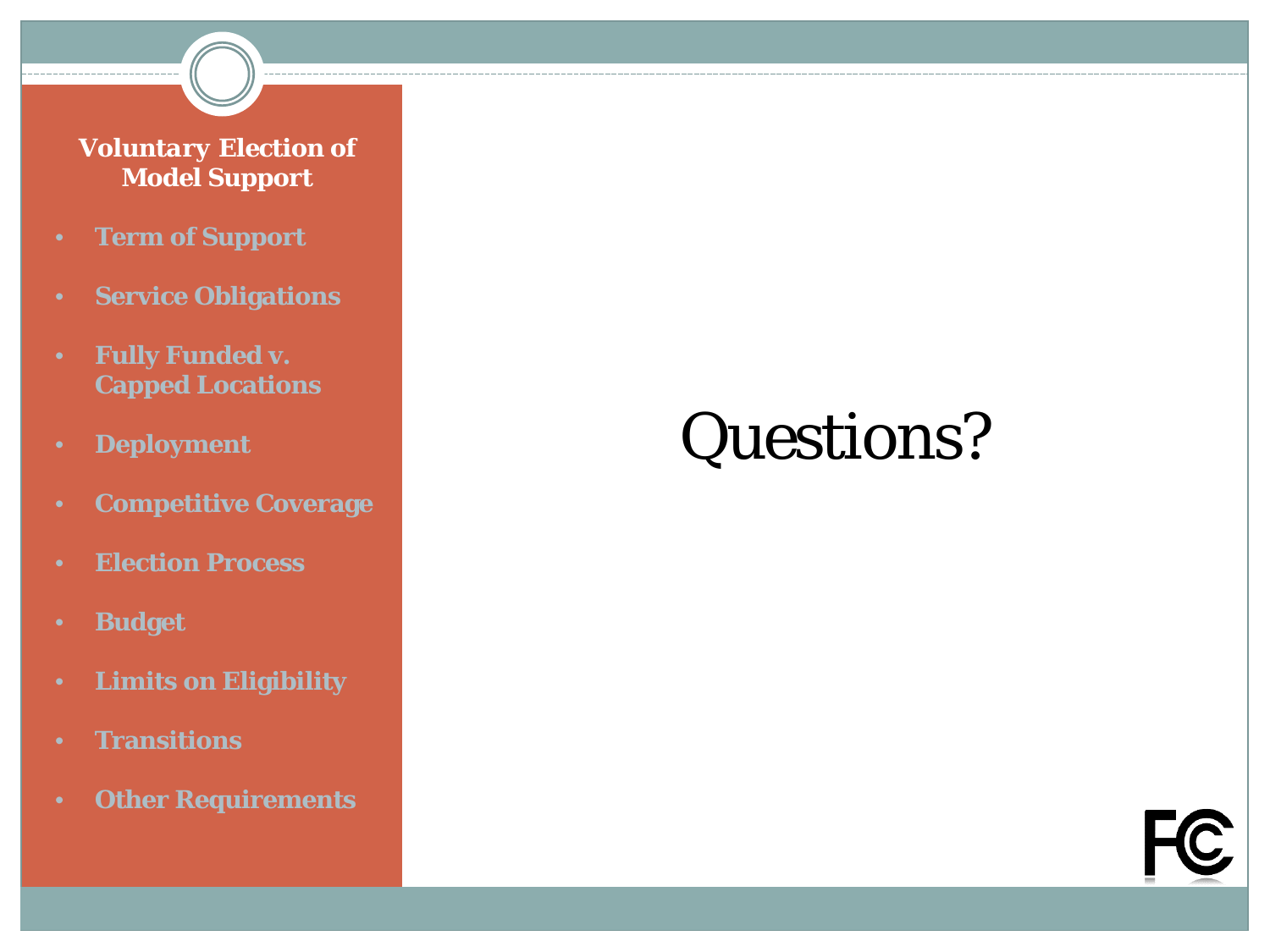- **Standalone Broadband Support**
- **Operating Expense Limitation**
- **Capital Investment Allowance**
- **Competitive Overlap**
- **Budget**
- **Deployment Obligations**

 ICLS will be renamed Connect America Fund Broadband Loop Support (CAF BLS)

- CAF BLS will provide support for broadband-only lines (as well as voice lines and voice/broadband lines)
	- Will be implemented as soon as the Commission receives Paperwork Reduction Act approval to collect information regarding broadband-only lines and after carriers refile their special access tariffs to remove the costs of consumer broadbandonly loops that will now be supported through CAF BLS.
	- **C** Target date for implementation: January 1, 2017
- CAF BLS will provide cost recovery for the difference between a carrier's loop costs associated with providing broadband-only service (the "consumer broadband-only loop revenue requirement") and its consumer broadband-only loop revenues
	- <sup>o</sup> 100 percent allocation of common line costs to the interstate jurisdiction for standalone broadband lines
	- Assumes that carriers will recover at least \$42 per loop per month, or \$504 per loop per year, from their end users for consumer broadband-only loops, with certain exceptions
	- "Broadband-only" loops include any lines that provide a voice service that is not a traditional regulated local exchange service

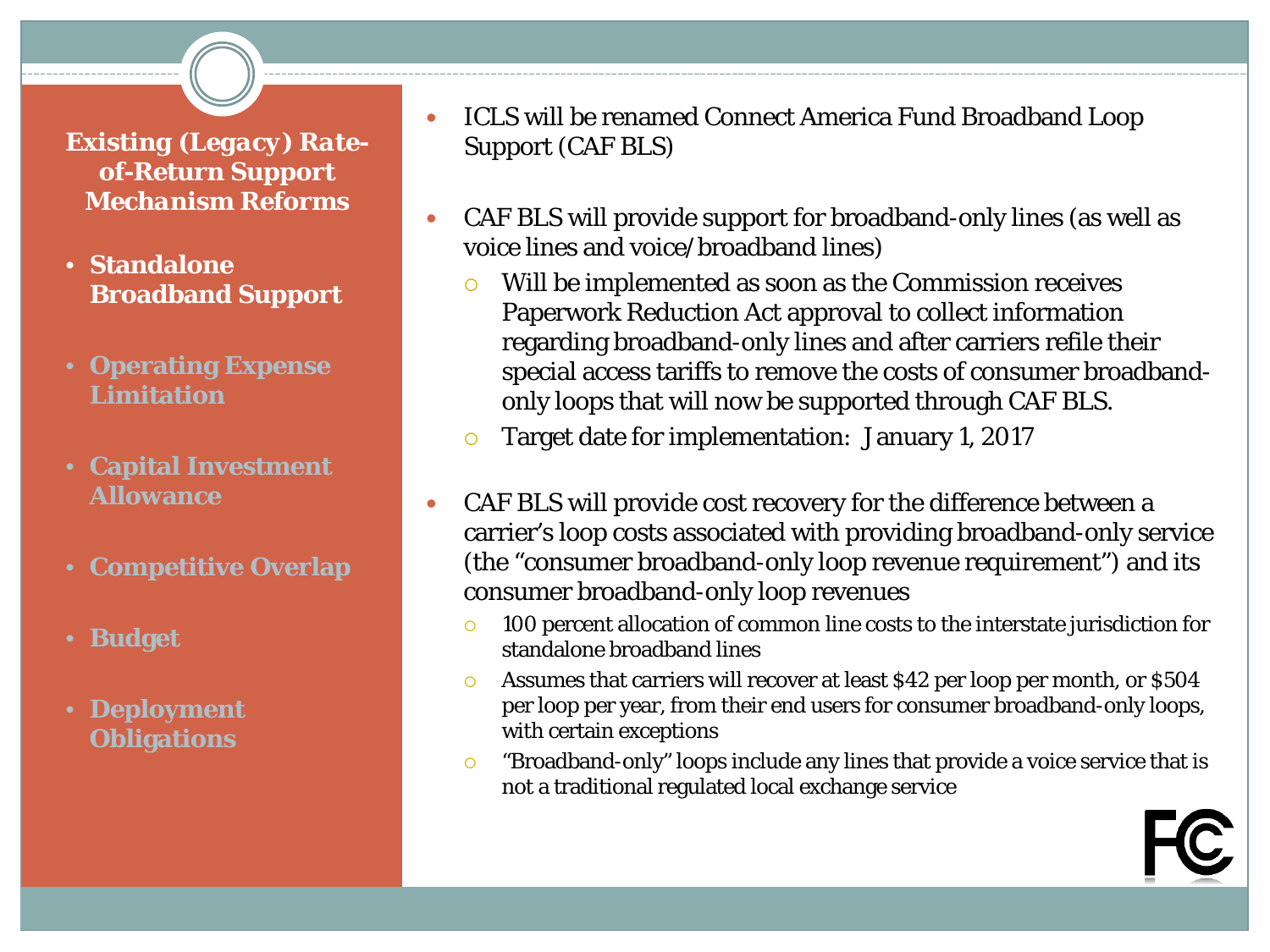- **Standalone Broadband Support**
- **Operating Expense Limitation**
- **Capital Investment Allowance**
- **Competitive Overlap**
- **Budget**
- **Deployment Obligations**
- Carriers that receive CAF BLS:
	- $\circ$  Will have an interstate revenue requirement for their Consumer Broadband-Only Loop category which will be reduced by the projected amount of CAF BLS attributed to that category in accordance with the procedures in Part 54 defining such amounts
	- $\circ$  The remaining projected revenue requirement is the basis for developing the rates the carrier may assess, based on projected loops
- CAF BLS will be applied to meet a carrier's interstate common line and consumer broadband revenue requirements first
- Only if there is insufficient recovery will a carrier be allowed to raise its consumer broadband loop rate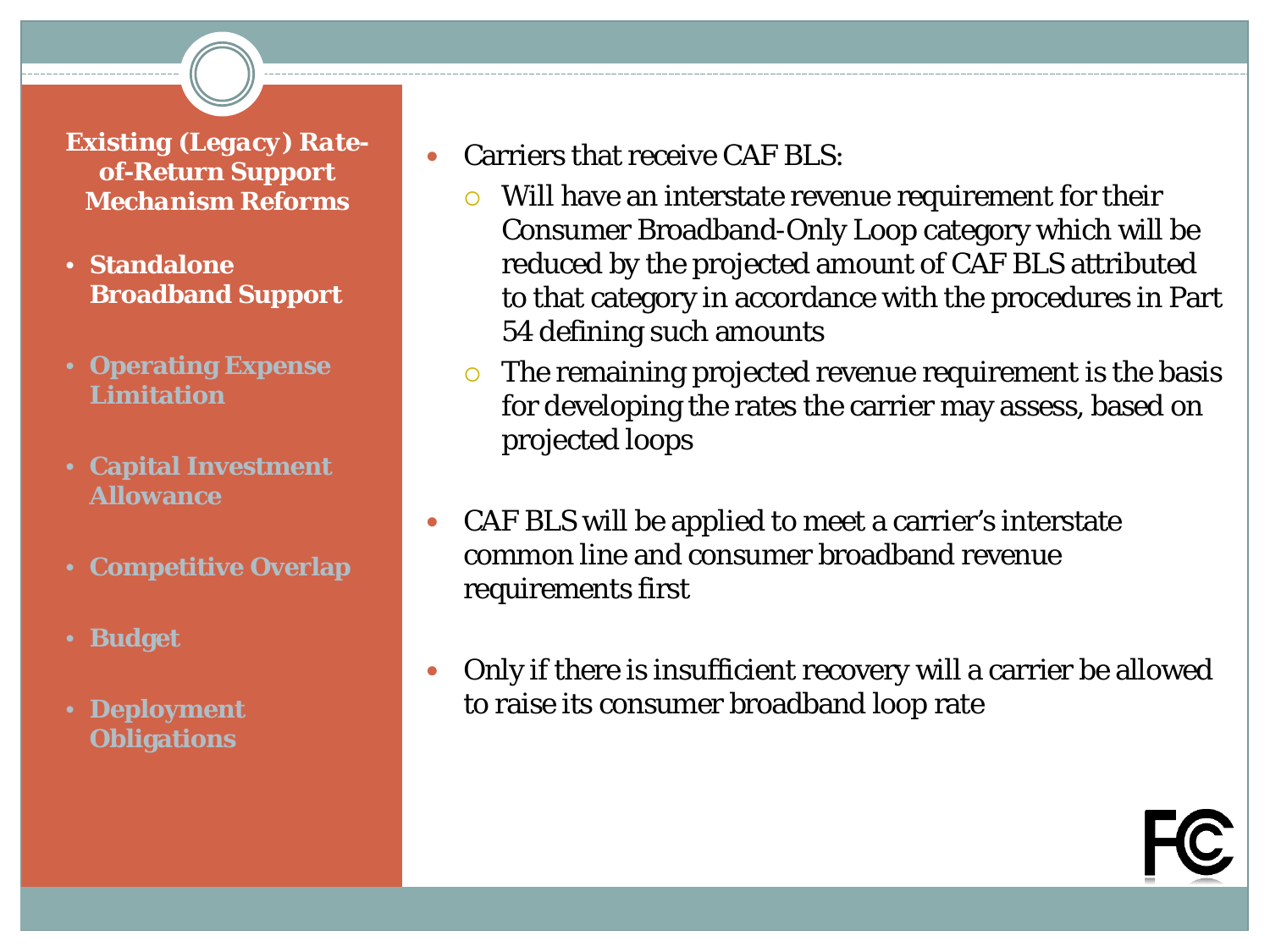- **Standalone Broadband Support**
- **Operating Expense Limitation**
- **Capital Investment Allowance**
- **Competitive Overlap**
- **Budget**
- **Deployment Obligations**
- Eligible operating expenses for each carrier will be limited, based on a formula that looks at the range of operating costs for carriers that serve a similar number of locations and have similar density
- NECA is required to submit to USAC within 30 days of the effective date of the Order a list of the companies that will be subject to the limits under the adopted formula and the dollar amount of reduction in support
- The opex limitation will be phased in during the first year (12) months) of implementation

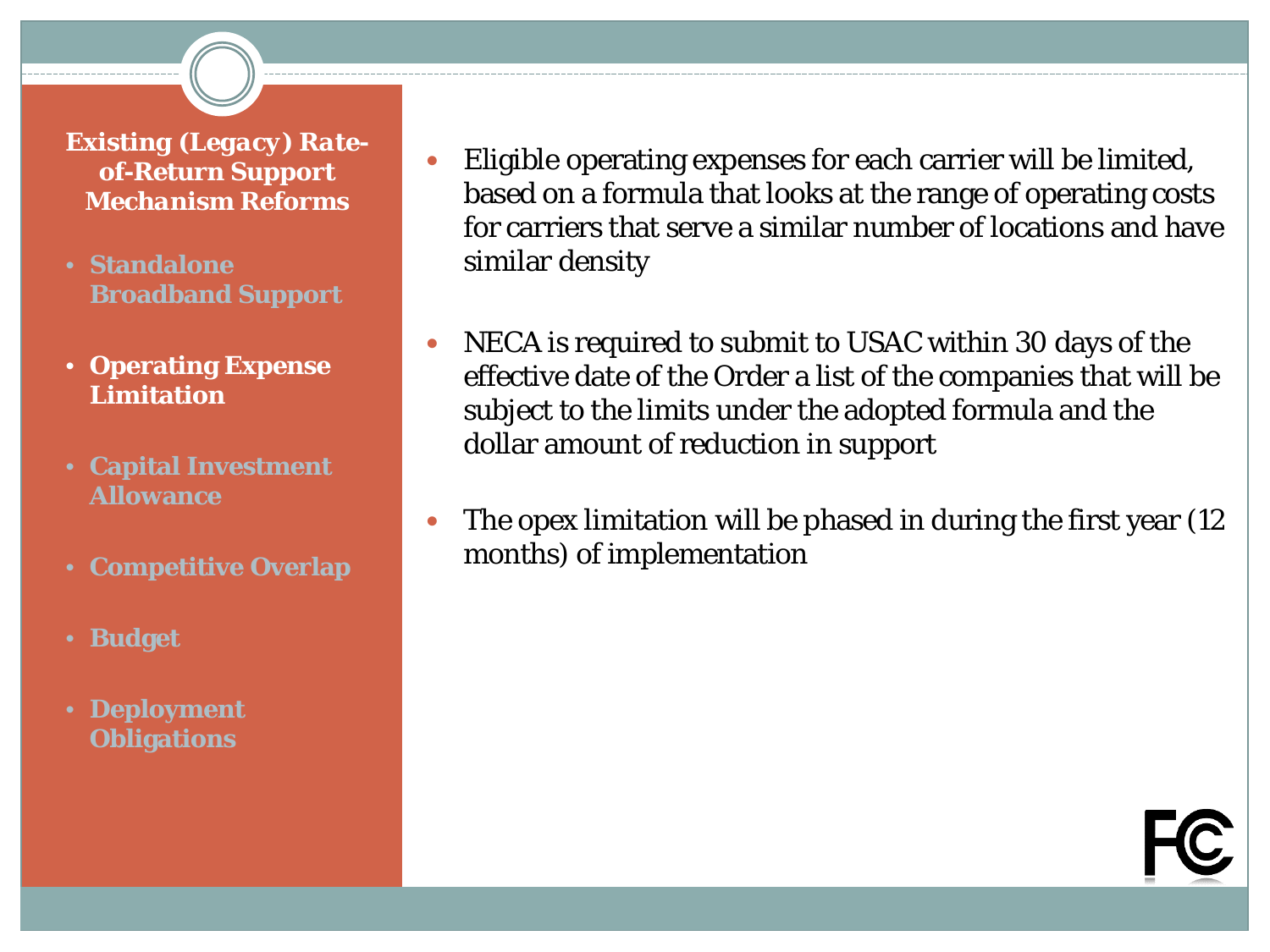- **Standalone Broadband Support**
- **Operating Expense Limitation**
- **Capital Investment Allowance**
- **Competitive Overlap**
- **Budget**
- **Deployment Obligations**
- Each carrier will have a capex allowance that is based on that carrier's inflation-adjusted depreciated loop plant
- Capex allowance adjusted based on the level of the carrier's current broadband deployment:
	- $\circ$  Adjusted upward by 1% for each percentage point the carrier is below average
	- $\circ$  Adjusted downward by 1% for each percentage point the carrier is above average
- The new rule will apply to all investment made **after** the effective date of the Order, so it **will not** impact support calculations for HCLS until 2018 or for CAF BLS until 2017, at the earliest
- Capital investment allowance to be adjusted in specific situations:
	- **O** Areas lacking wireline infrastructure
	- Areas where grant funds used
	- Areas covered by a pre-existing loan where the loan disbursement has occurred
	- Areas where the carrier had awarded a construction contract
	- FCC must obtain PRA approval to collect information from carriers regarding these specific circumstances

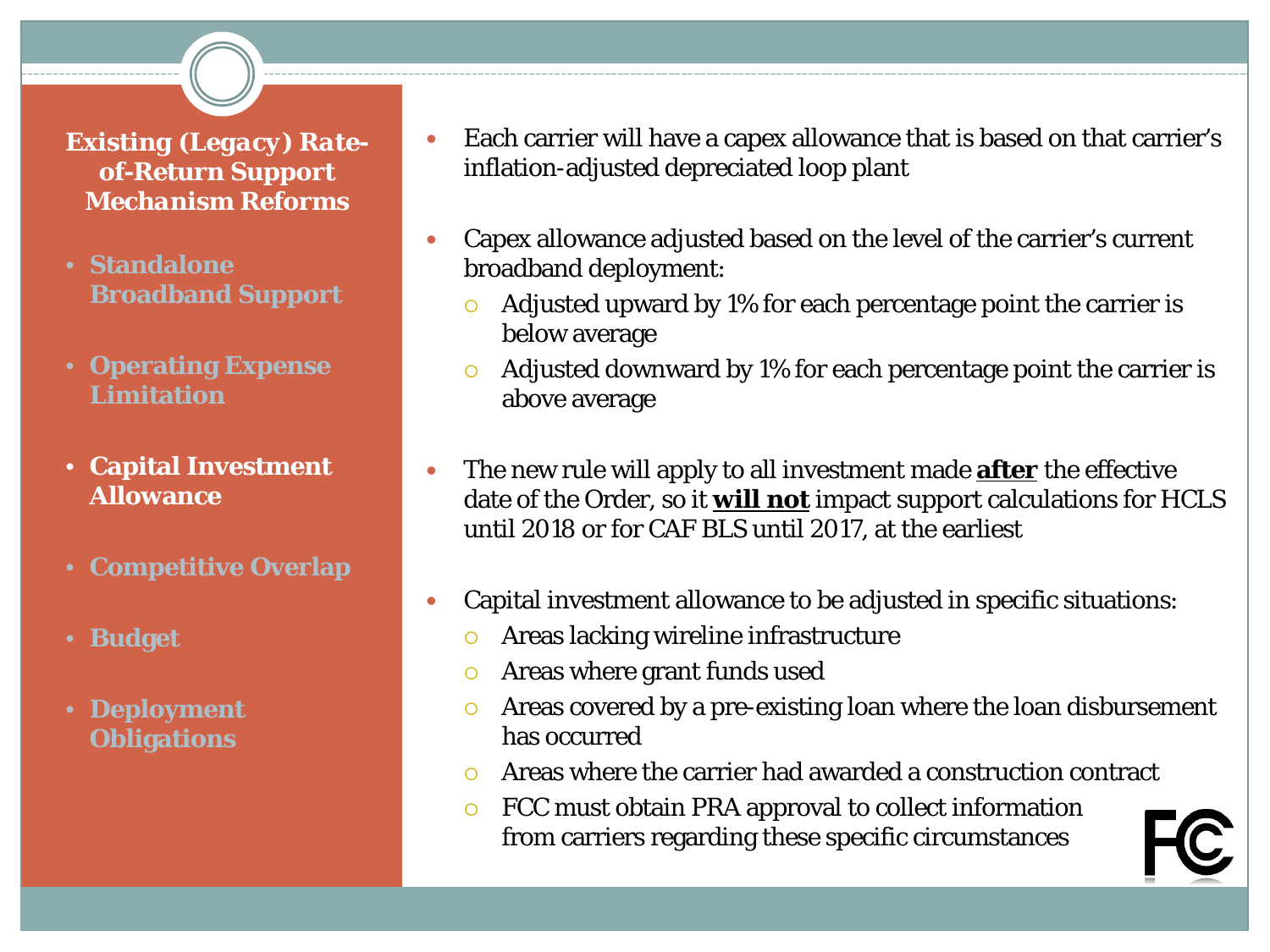- **Standalone Broadband Support**
- **Operating Expense Limitation**
- **Capital Investment Allowance**
- **Competitive Overlap**
- **Budget**
- **Deployment Obligations**
- CAF BLS will not be provided in areas that are served by a qualifying unsubsidized competitor
- Next steps to implement this rule:
	- A challenge process to determine which discrete areas are served by unsubsidized competitors
	- Once that process is completed, disaggregation of CAF-BLS support between competitive and non-competitive area
- *Challenge Process*:To be considered an unsubsidized competitor in a given census block, a fixed broadband competitor must offer service in accordance with the Commission's current service obligations
	- Speed (10/1 Mbps), latency (100 ms), and usage allowances (at least 150 GB) at a rate meeting the FCC's reasonable comparability benchmarks
	- $\circ$  Competitors must certify that they are offering requisite service to **at least 85 percent** of the locations in the census block
		- $\times$  Must provide evidence sufficient to show the specific geographic area in which they are offering service
		- $\times$  If the competitor declines to participate in the challenge process, an area will not be considered competitively served
	- The Bureau will commence the challenge process at a future date, after PRA approval

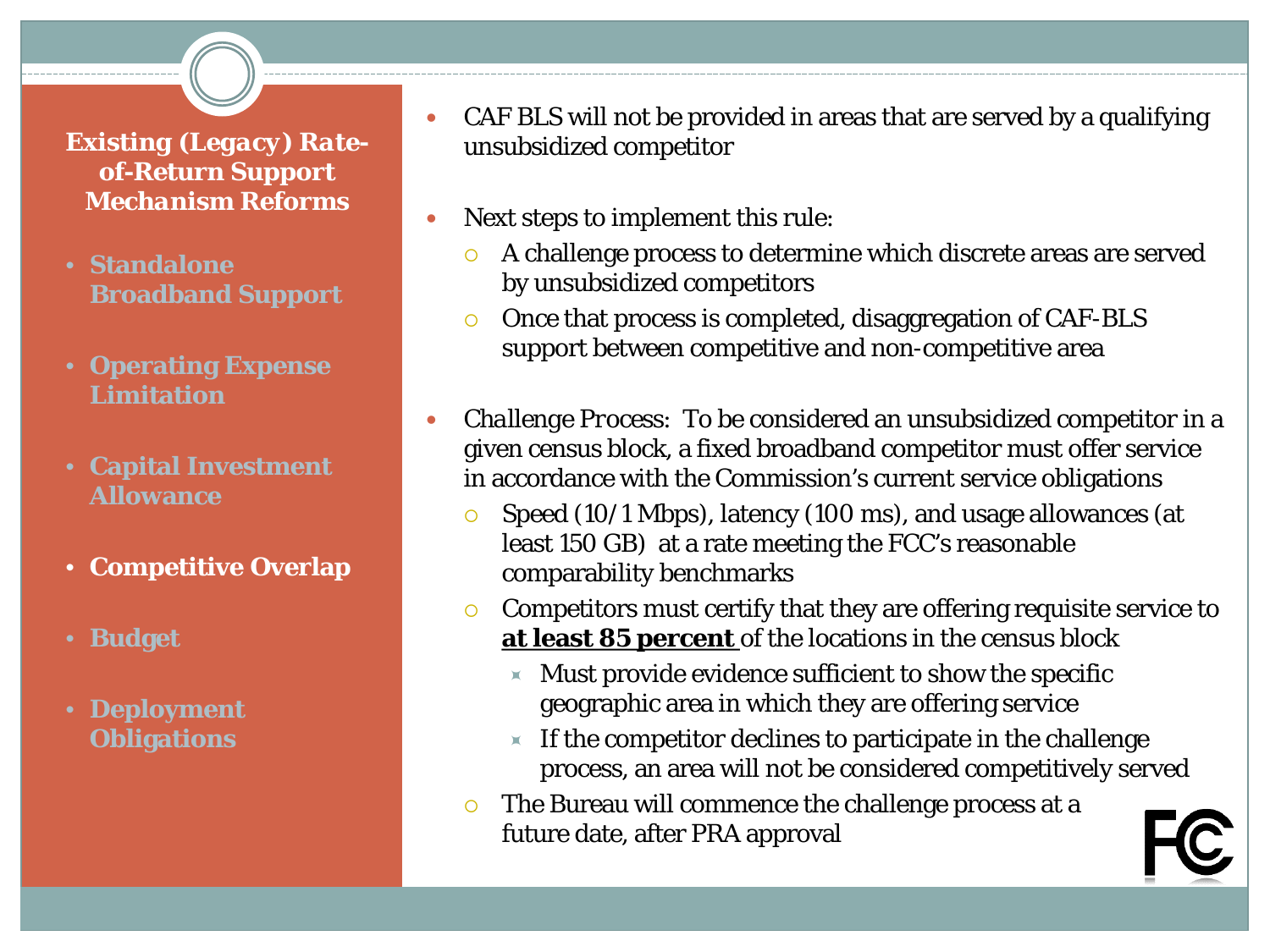- **Standalone Broadband Support**
- **Operating Expense Limitation**
- **Capital Investment Allowance**
- **Competitive Overlap**
- **Budget**
- **Deployment Obligations**
- *Disaggregation Options*: carriers will elect one of several mechanisms to disaggregate their support in areas determined to be served by qualifying competitors:
	- $\times$  The relative density of competitive and non-competitive areas
	- $\times$  The ratio of competitive to non-competitive square miles in a study area
	- $\times$  The ratio of A-CAM calculated support for competitive areas compared to A-CAM support for the study area
- Election of the preferred disaggregation method will occur after PRA approval is obtained for this requirement
- **Support reductions for competitive areas will be phased in** 
	- $\times$  If disaggregated CAF-BLS support in the competitive area is less than 25% of total CAF-BLS support, that disaggregated support will be reduced 33% in the first year, 66% in the second year, and eliminated in the third year
	- $\times$  If disaggregated CAF-BLS support in the competitive area is more than 25% of total CAF-BLS support, it will be phased down over a six year period: reduced by 17% in the first year, 34% in the second year, 51% in the third year, 68% in the fourth year, 85% in the fifth year and eliminated in the sixth year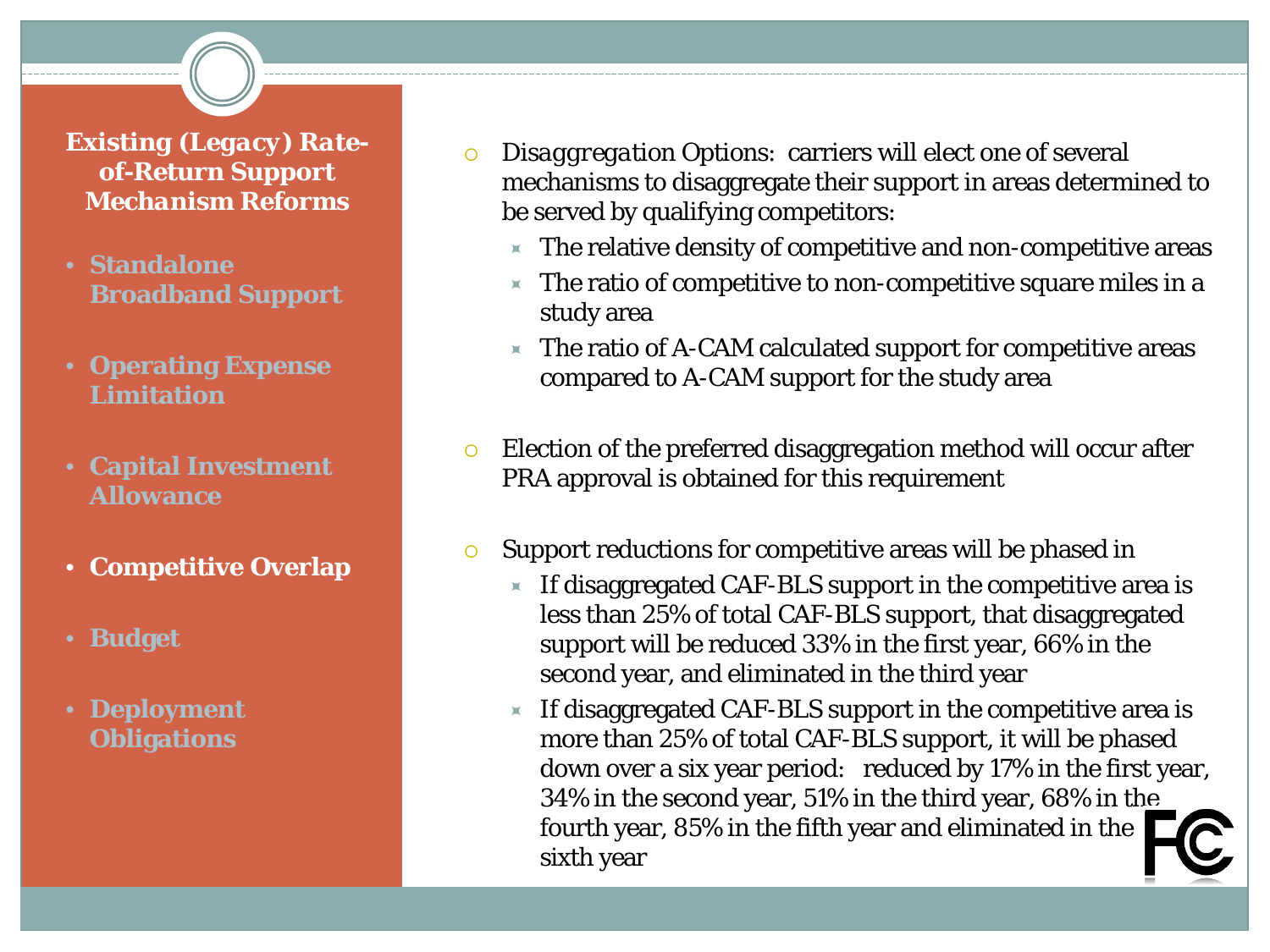- **Standalone Broadband Support**
- **Operating Expense Limitation**
- **Capital Investment Allowance**
- **Competitive Overlap**
- **Budget**
- **Deployment Obligations**
- The Order adopts a rule to ensure that total support for rate-of-return carriers stays within the \$2 billion per year rate-of-return budget adopted by the Commission in 2011
- After subtracting CAF-ICC and model support, USAC will determine the amount available for disbursement for both HCLS (including safety valve support and any residual safety net additive) and CAF BLS (ICLS)
- If actual demand is higher than that number, USAC will determine a target number for each mechanism
	- This targeted amount is calculated by multiplying the forecasted disbursements for each mechanism by the ratio of the budgeted amount to the total calculated support for the mechanisms
- Reduction of support under each mechanism will be split between a per-line reduction and a pro rata reduction applied to each study area
	- The per-line reduction will be calculated by dividing one half the difference between the calculated support and the target amount for each mechanism by the total number of eligible loops in the mechanism
	- The pro-rata reduction will then be applied as necessary to achieve the target amount

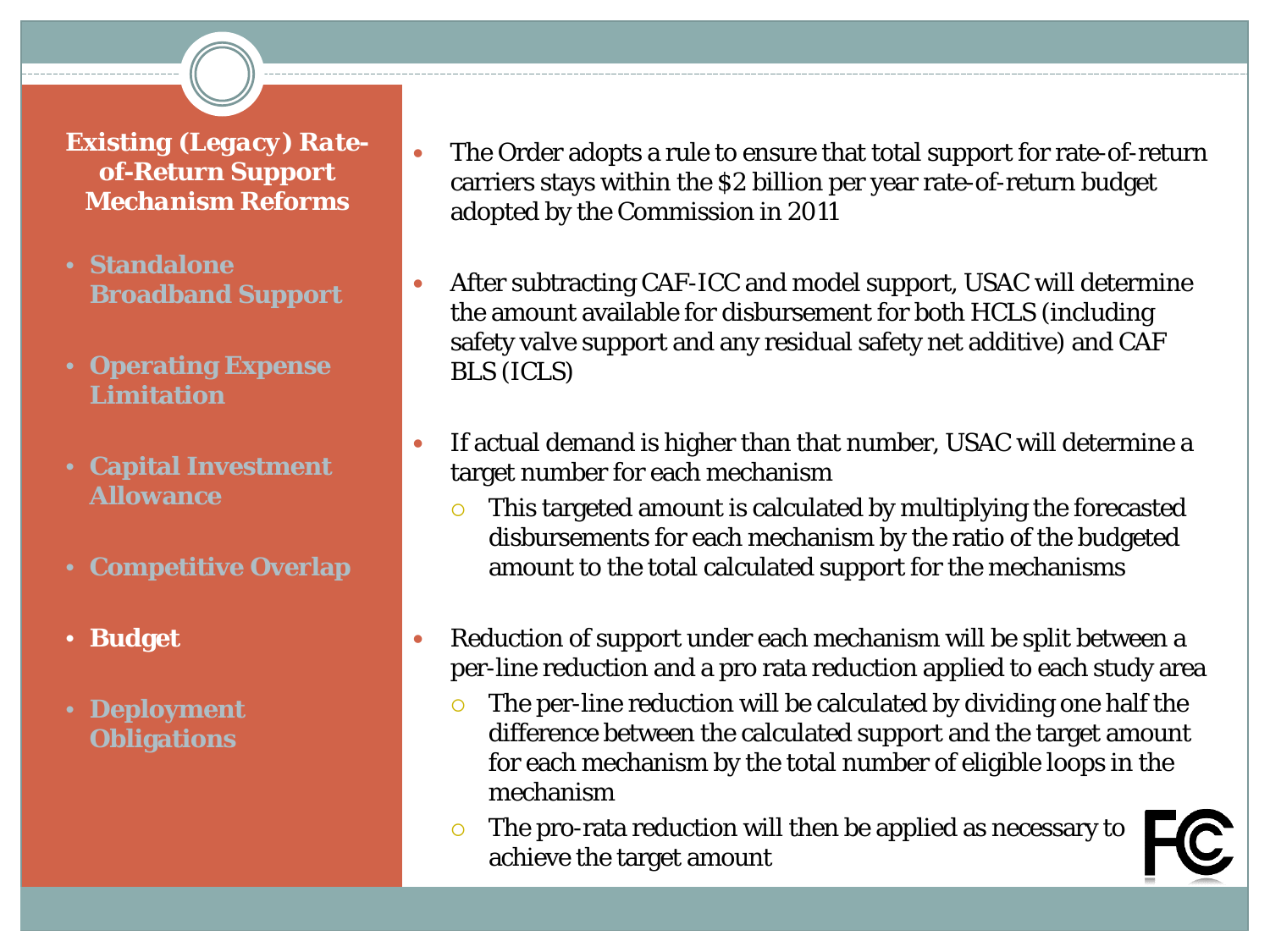- **Standalone Broadband Support**
- **Operating Expense Limitation**
- **Capital Investment Allowance**
- **Competitive Overlap**
- **Budget**
- **Deployment Obligations**

 Carriers less than 80 percent deployed with 10/1 Mbps required to utilize a specified percentage of their five-year forecasted CAF BLS to deploy 10/1 or better broadband service in areas where it is lacking over a five-year period

| <b>Carrier-Specific 10/1</b><br><b>Deployment</b> | <b>Percentage of CAF-</b><br><b>BLS Support</b> |
|---------------------------------------------------|-------------------------------------------------|
| Less than $20\%$                                  | 35%                                             |
| 20 to < $40\%$                                    | 25%                                             |
| 40 to $< 80\%$                                    | 20%                                             |

- Deployment obligations will be determined by dividing the dollar amount of the targeted CAF BLS by a cost-per-location figure.
	- $\circ$  The cost per location metric will be either:
		- $\star$  the average cost of providing 10/1 Mbps service, based on the actual cost per loop of carriers with similar density offering 10/1 service to at least 95% of their locations, or 150 percent of the average cost for carriers with similar density and similar deployment, whichever is higher, or
		- at the carrier's election, the A-CAM calculated cost of providing 10/1 Mbps service in the unserved census blocks in that carrier's study area
- No requirement to deploy broadband using terrestrial wireline technology in any census block if that would result in total support per line in the study area exceeding the \$250 per-line per-month cap or \$10,000 per location/per project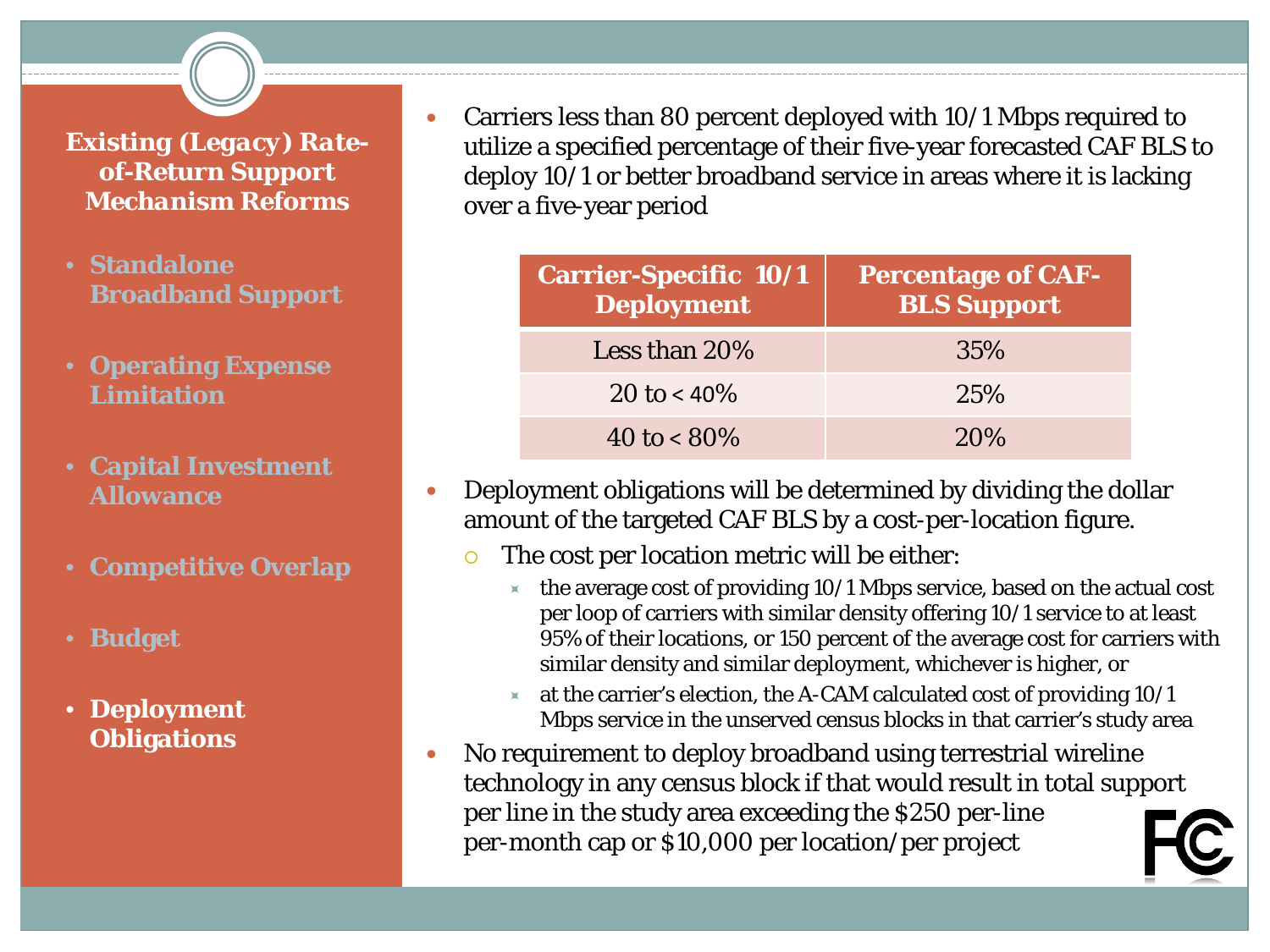- **Standalone Broadband Support**
- **Operating Expense Limitation**
- **Capital Investment Allowance**
- **Competitive Overlap**
- **Budget**
- **Deployment Obligations**
- Carriers subject to a defined five-year deployment obligation may choose to meet their obligation at any time during the five-year period
- Failure to meet these obligations can result in support reductions which will be determined on a case-by-case basis
- Rate-of-return carriers also remain subject to the reasonable request standard for their remaining locations
- Carriers remaining on the legacy mechanisms are encouraged to identify any census blocks where they expect not to deploy broadband for inclusion in an upcoming auction

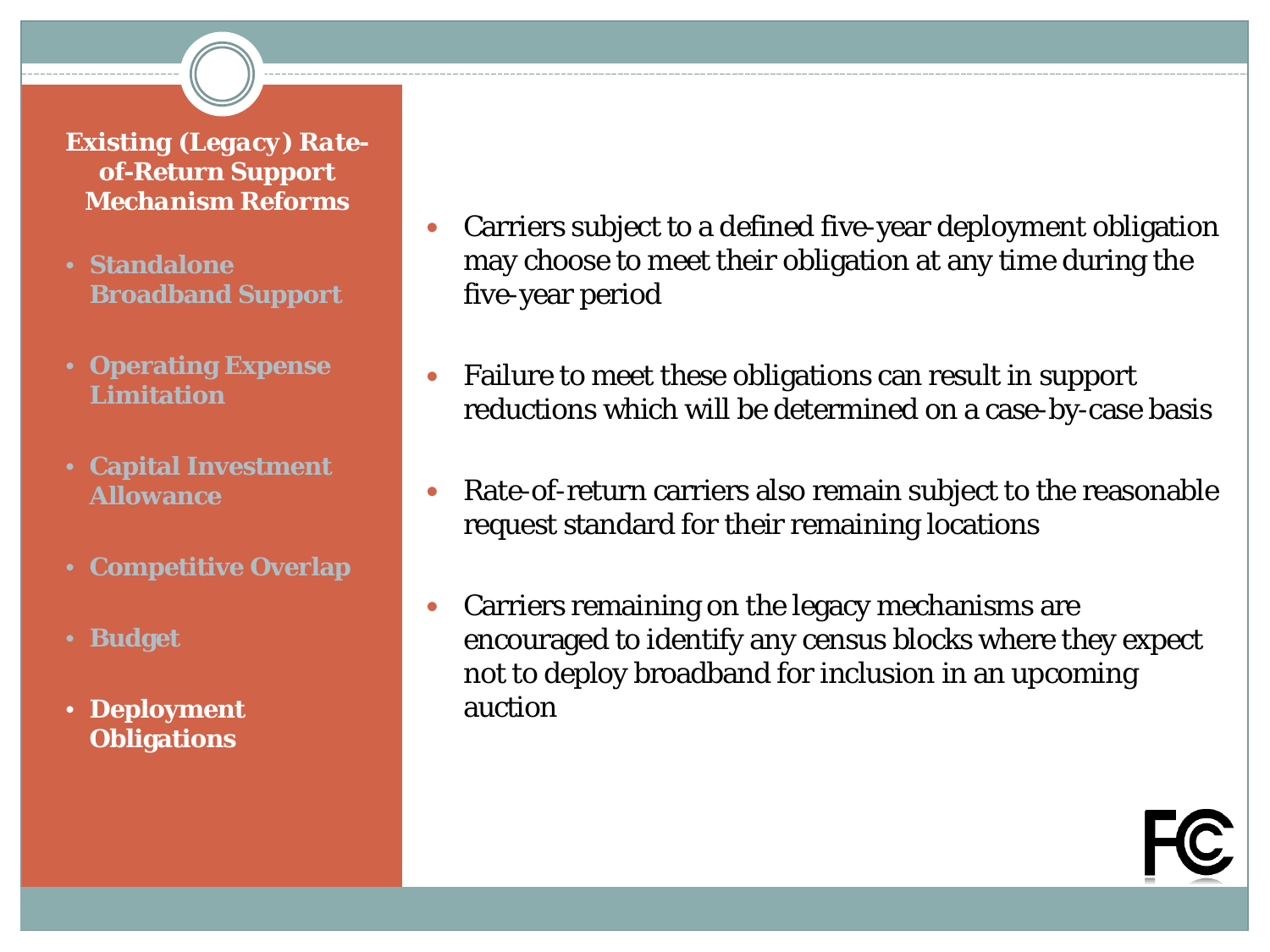- **Standalone Broadband Support**
- **Operating Expense Limitation**
- **Capital Investment Allowance**
- **Competitive Overlap**
- **Budget**
- **Deployment Obligations**

# Questions?

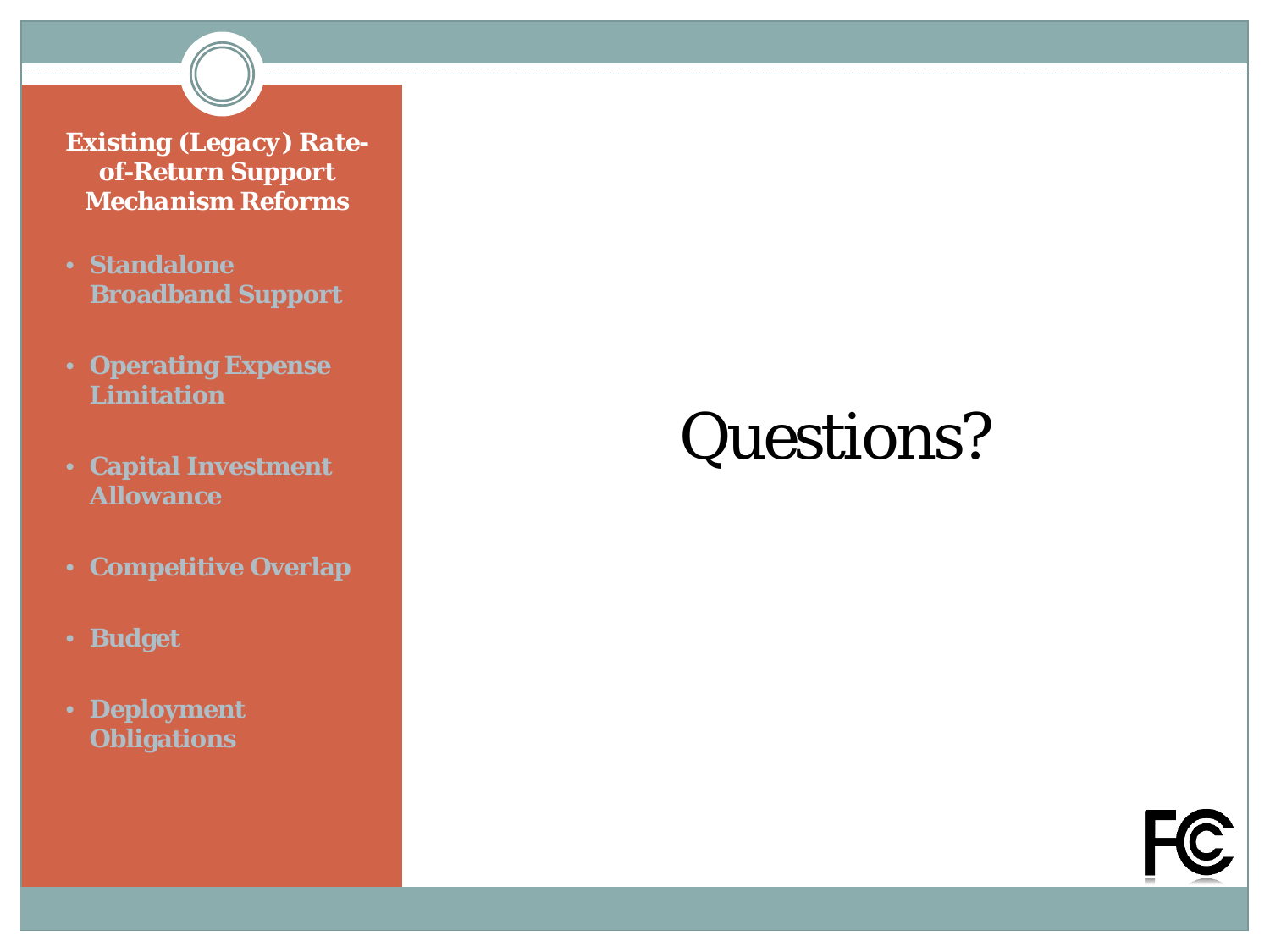### Cost Allocation and Tariffing

- Part 69 will be updated to include a new "Consumer Broadband-Only Loop" category to encompass the costs of the consumer broadband-only loop facilities that today are recovered through special access rates for the transmission associated with wireline broadband Internet access service
- A rate-of-return carrier may but is not required to tariff a consumer broadband-only loop charge for the consumer broadband-only loop service
	- $\circ$  In the alternative, a carrier may detariff such a charge
	- $\circ$  However, the carrier may not tariff the charge to some customers while detariffing it for others
- Any carrier that chooses to detariff its wholesale consumer broadband-only loop offering is not subject to federal universal service contributions for that service.
- Carriers will continue to be eligible to assess SLCs on end-user customers of voice and voice/broadband lines subject to the current rules. Carriers will also be permitted to assess an Access Recovery Charge (ARC) on any line that can be assessed a SLC, the same as today.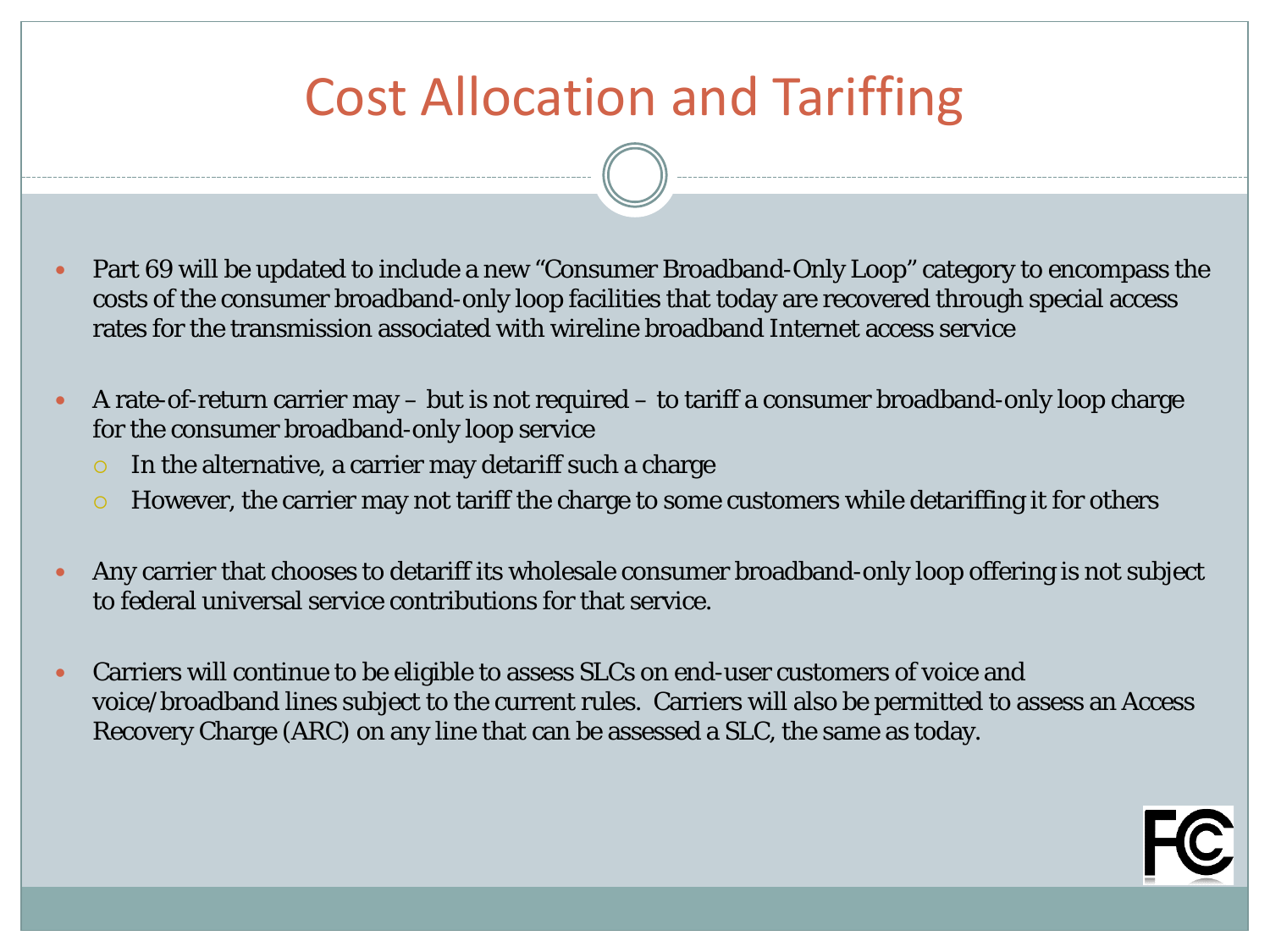### CAF-ICC Considerations

- Rate-of-return carriers must impute an amount equal to the Access Recovery Charge (ARC) they assess on voice/broadband lines to their supported consumer broadband-only lines
- It is possible that some of the facilities used to provide switched access service will now be used to provide broadband-only service, especially with respect to transport and circuit equipment.
	- $\circ$  In some cases, therefore, the carrier would be receiving some special access revenue recovering the costs of these facilities
	- Such circumstances would result in double recovery under the rules adopted in the *USF/ICC Transformation Order* because the carrier would receive CAF ICC to account for the lost switched access revenues, as well as special access revenues for the service being offered—either tariffed or detariffed
- Therefore, a carrier must reflect any revenues recovered for use of the facilities previously used to provide the supported service (voice or voice-broadband) as double recovery in its Tariff Review Plans filed with the Commission, which will reduce the amount of CAF ICC it will receive.

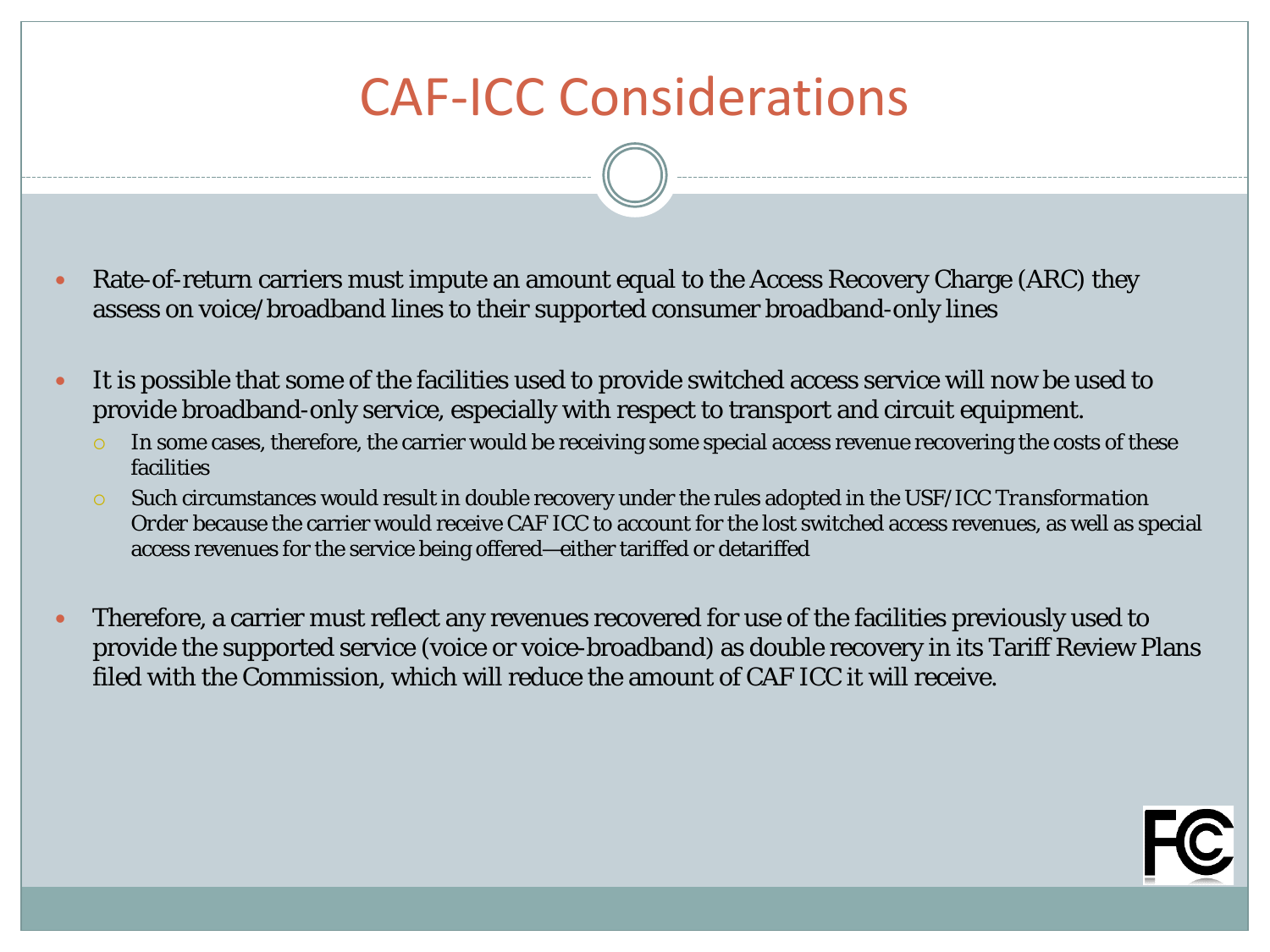### Authorized Rate of Return

- Represcription of the currently authorized rate of return from 11.25 percent to 9.75 percent for the calculation of interstate common line rates, consumer broadband-only loop rates, special access rates, and universal service calculations
	- This action does not affect the calculation and recovery amounts associated with switched access rates that are currently capped or transitioning pursuant to the *USF/ICC Transformation Order*
- The current 11.25 percent rate of return will be reduced by 25 basis points per year, starting July 1, 2016, and continuing until July 1, 2021, when the authorized rate of return will be 9.75 percent

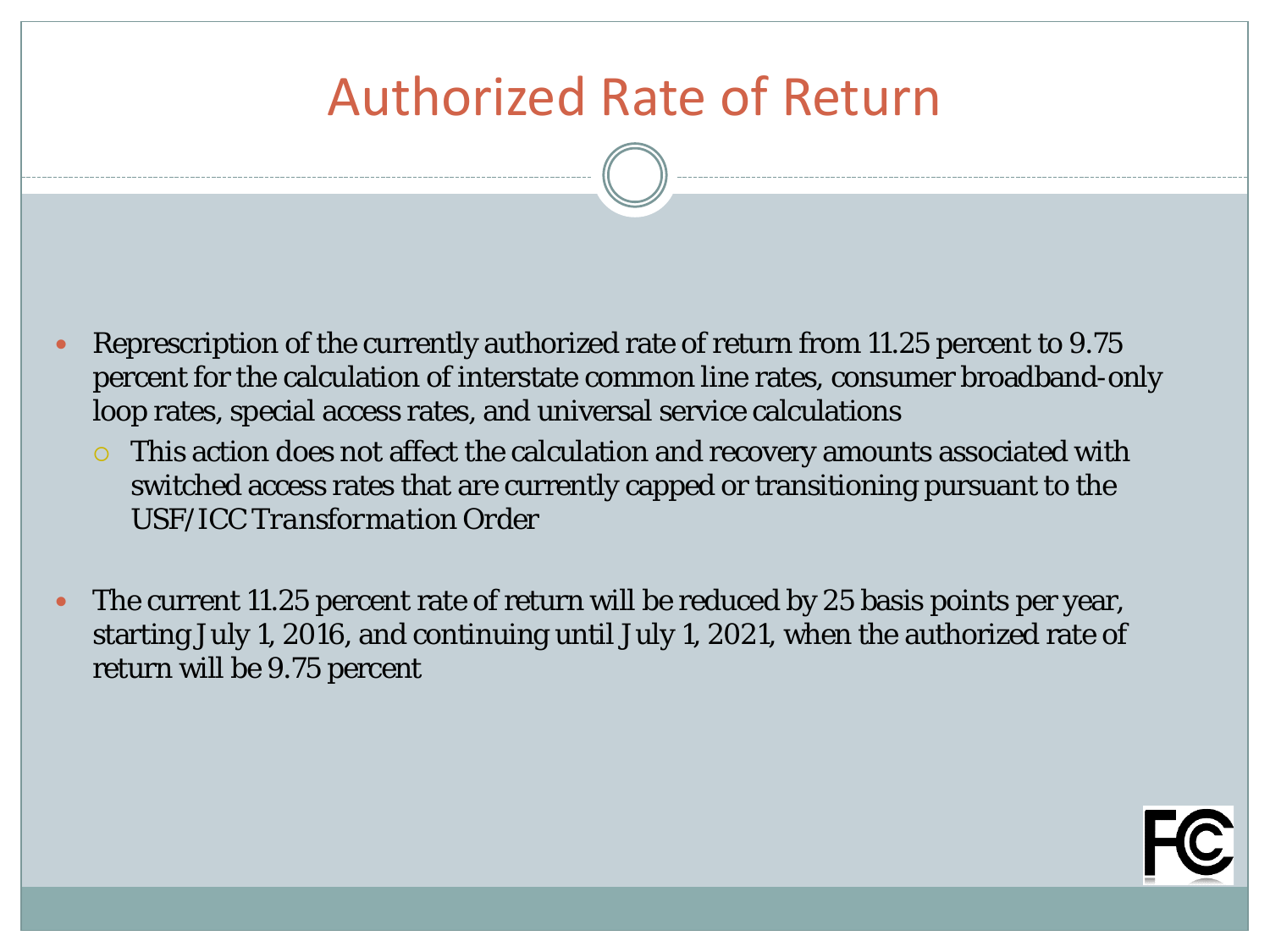### ETC Reporting Requirements

- All rate-of-return ETCs must provide geocoded location and speed information of newly served locations no later than March 1 for the prior calendar year
	- USAC to develop on online portal to submit this information
	- ETCs encouraged to submit such information on a rolling basis throughout the year
- Rate-of-return ETCs electing model-based support also must provide information for the locations already served, with such information provided no later than March 1, 2019
- Rate-of-return ETCs no longer are required to file a five-year plan and annual progress reports
- Rate-of-return ETCs that fail to file their geolocation data and associated deployment certifications by March 1 for the prior calendar year subject to same reductions in support as previously established for annual FCC Form 481

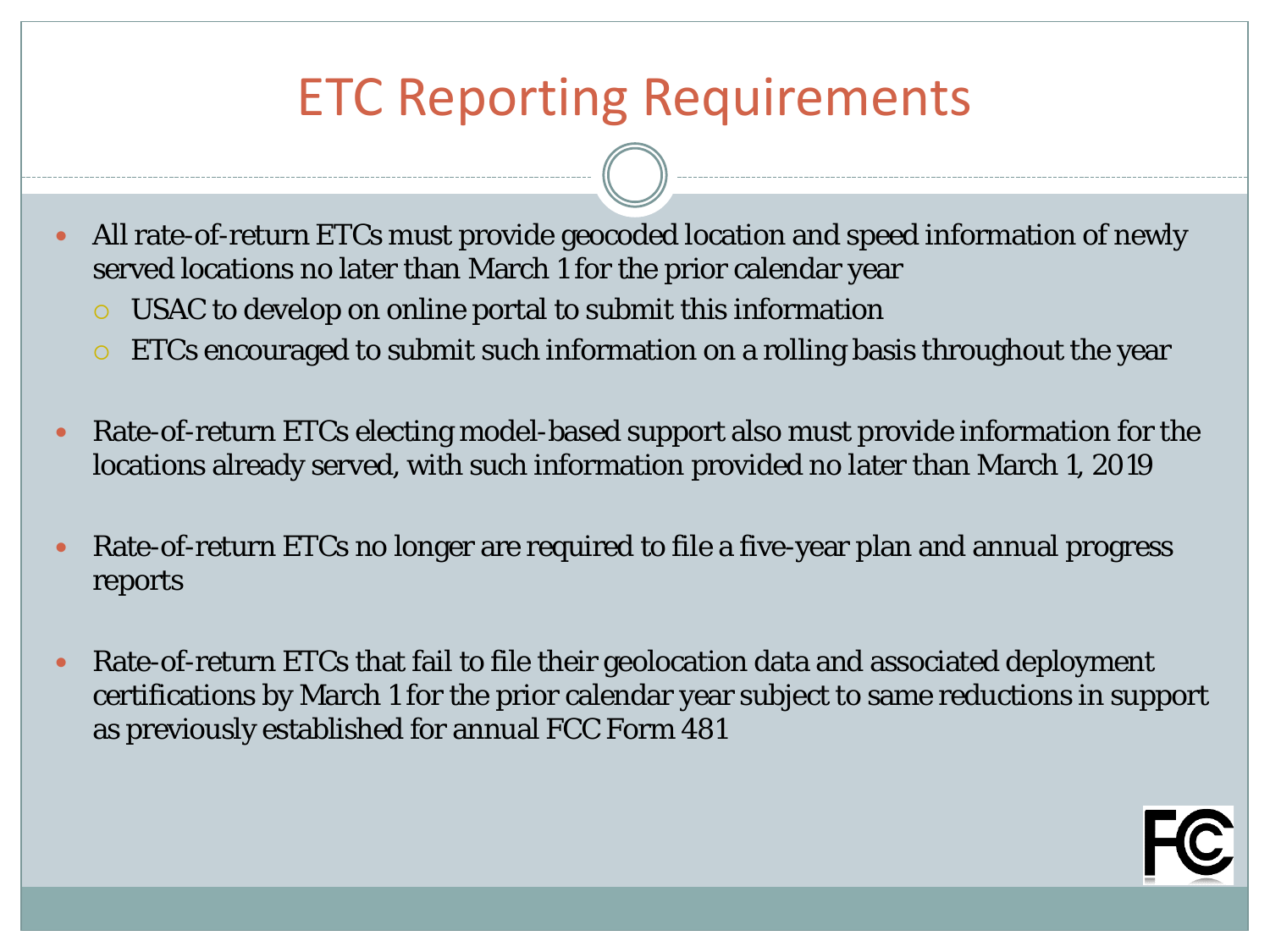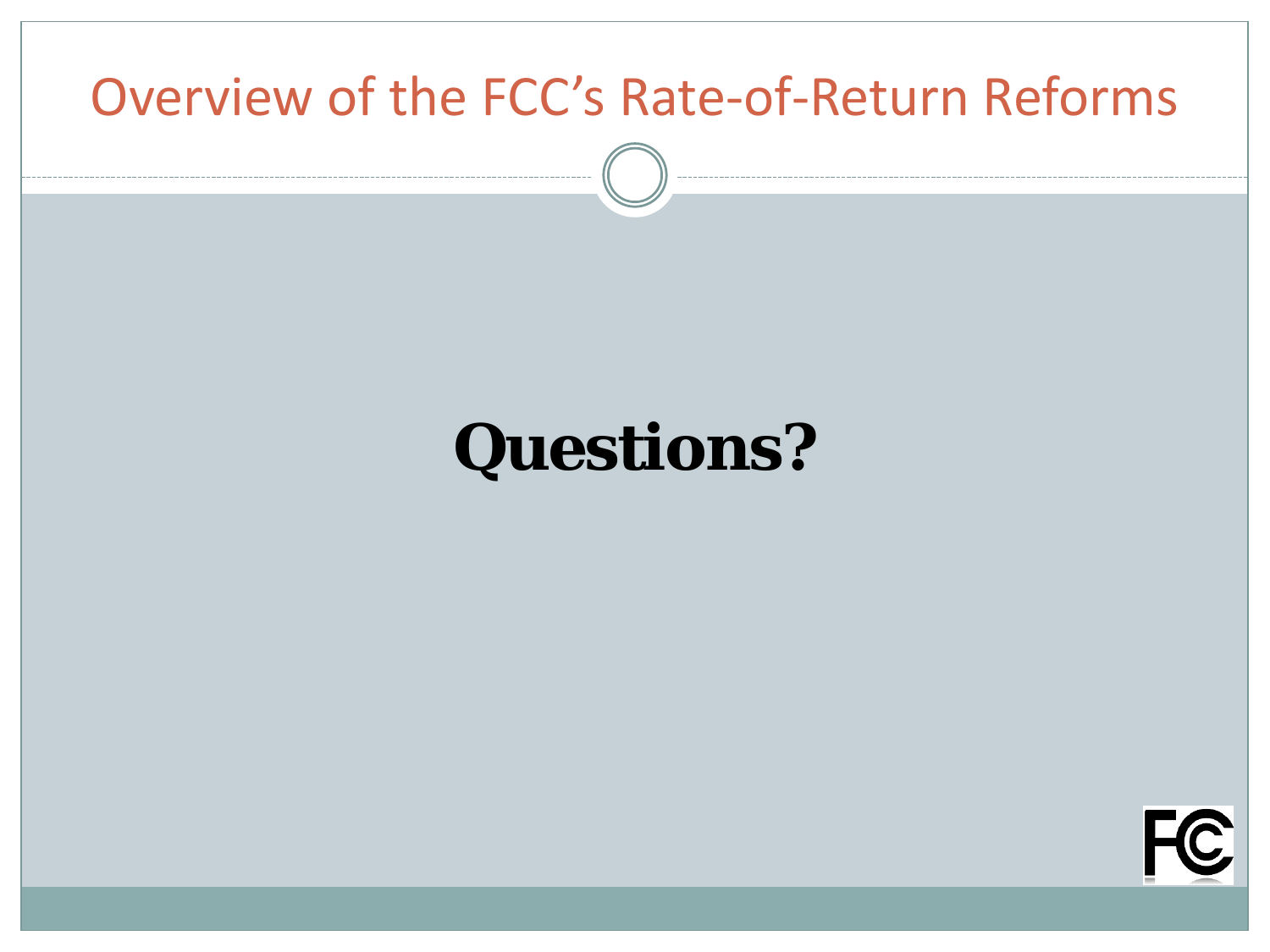